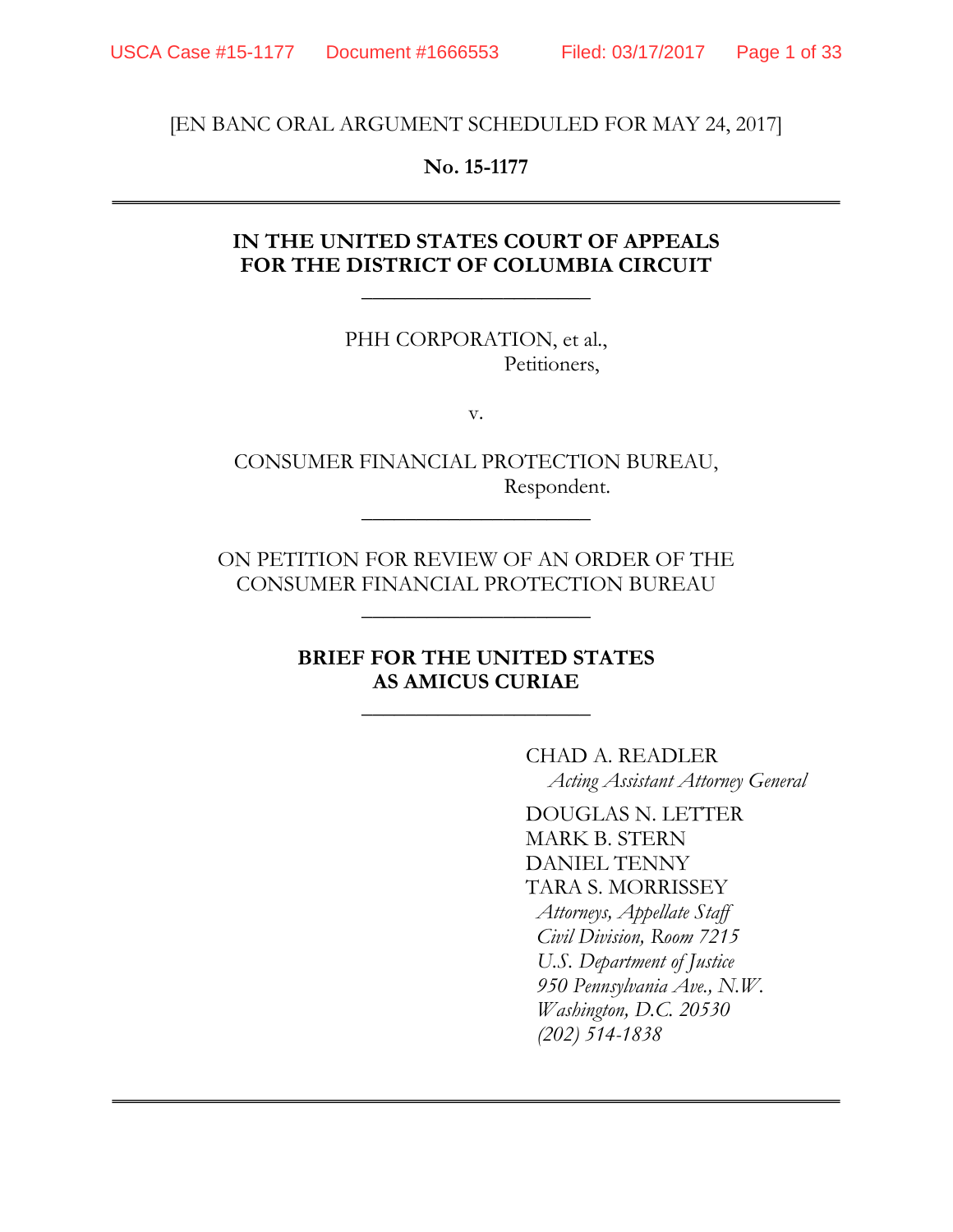#### **CERTIFICATE AS TO PARTIES, RULINGS, AND RELATED CASES**

#### **A. Parties and Amici**

Except for the following, all parties, intervenors, and amici appearing in this Court are listed in the Opening En Banc Brief for Petitioners.

After this Court granted rehearing en banc, the following newly appeared as amici before this Court: The Cato Institute, RD Legal Funding, LLC, RD Legal Finance, LLC; RD Legal Partners, LP, Roni Dersovitz, and the States of Missouri, Alabama, Arizona, Arkansas, Georgia, Idaho, Indiana, Kansas, Louisiana, Nevada, Oklahoma, South Carolina, South Dakota, Texas, West Virginia, and Wisconsin.

The following have filed a notice of intent to participate as amicus: The Attorneys General of the States of Connecticut, Delaware, Hawaii, Illinois, Iowa, Maine, Maryland, Massachusetts, Mississippi, New Mexico, New York, North Carolina, Oregon, Rhode Island, Vermont and Washington, and the District of Columbia.

#### **B. Ruling Under Review**

This is a petition for review of a Final Order in *In the Matter of PHH Corporation*, Docket No. 2014-CFPB-0002 (June 4, 2015) [JA 1]. The Bureau's decision is unreported.

#### **C. Related Cases**

Counsel are unaware of any related cases within the meaning of Rule  $28(a)(1)(C)$ .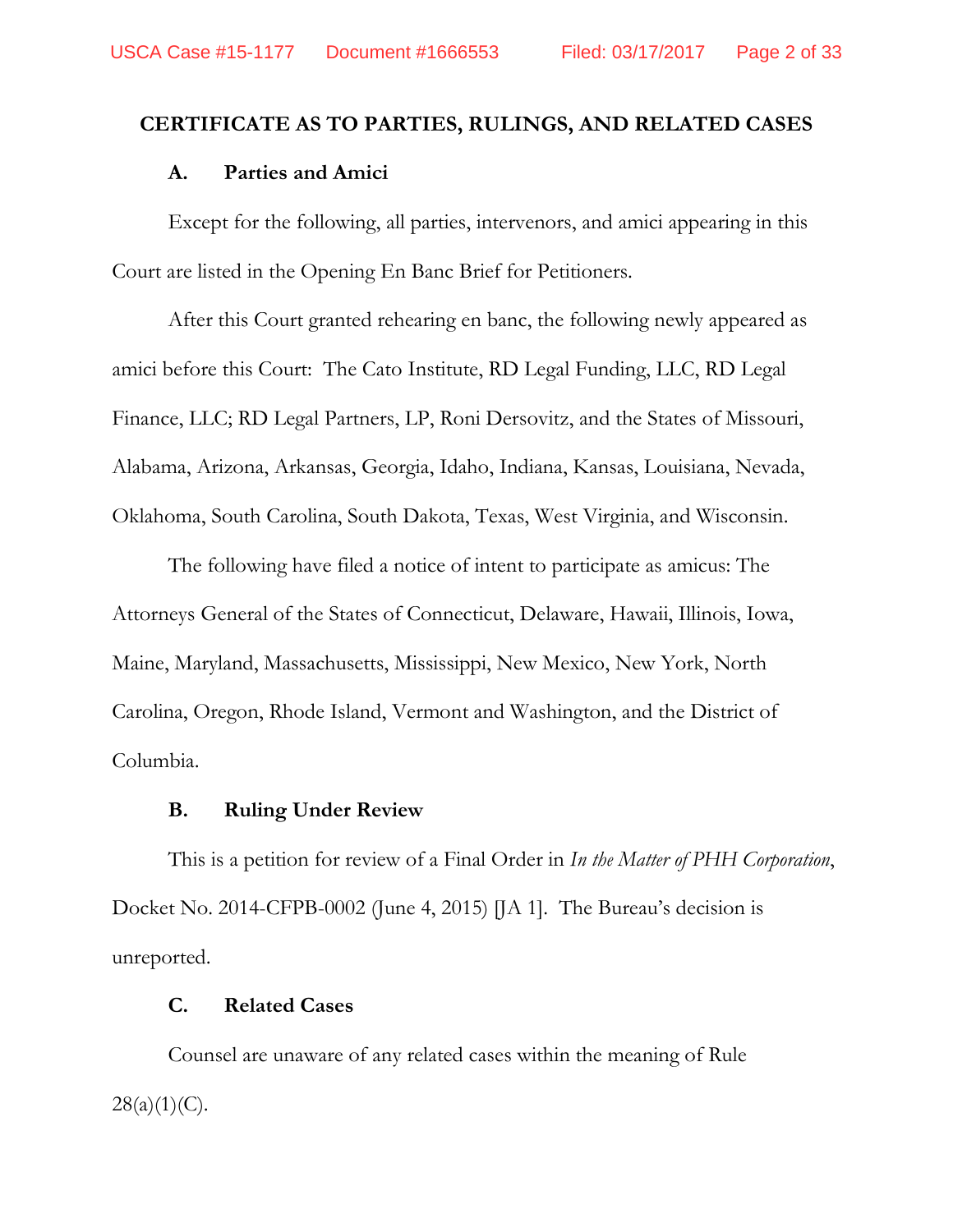## **TABLE OF CONTENTS**

# **Page(s)**

| Ι.<br>Humphrey's Executor Upheld Removal Restrictions For Members<br>Of Multi-Headed Commissions And Should Not Be Extended By<br>This Court To The CFPB, Which Is Headed By A Single Director 5 |  |
|--------------------------------------------------------------------------------------------------------------------------------------------------------------------------------------------------|--|
| Under the Constitution and Supreme Court precedent, the<br>А.<br>general rule is that the President must have authority to                                                                       |  |
| <b>B.</b><br>Humphrey's Executor created an exception to the general rule                                                                                                                        |  |
| $\mathcal{C}$ .<br>Humphrey's Executor should not be extended to the CFPB  12                                                                                                                    |  |
| Π.<br>The Panel Correctly Concluded That The For-Cause Removal<br>Provision Is Severable From The Remainder Of The CFPB                                                                          |  |
| III.<br>The Court Has Discretion To Reach The Constitutionality Of<br>The Bureau's For-Cause Removal Provision, And May                                                                          |  |
| IV.<br>The Court's Decision In Lucia Should Not Affect The                                                                                                                                       |  |
|                                                                                                                                                                                                  |  |
| <b>CERTIFICATE OF COMPLIANCE</b>                                                                                                                                                                 |  |

CERTIFICATE OF SERVICE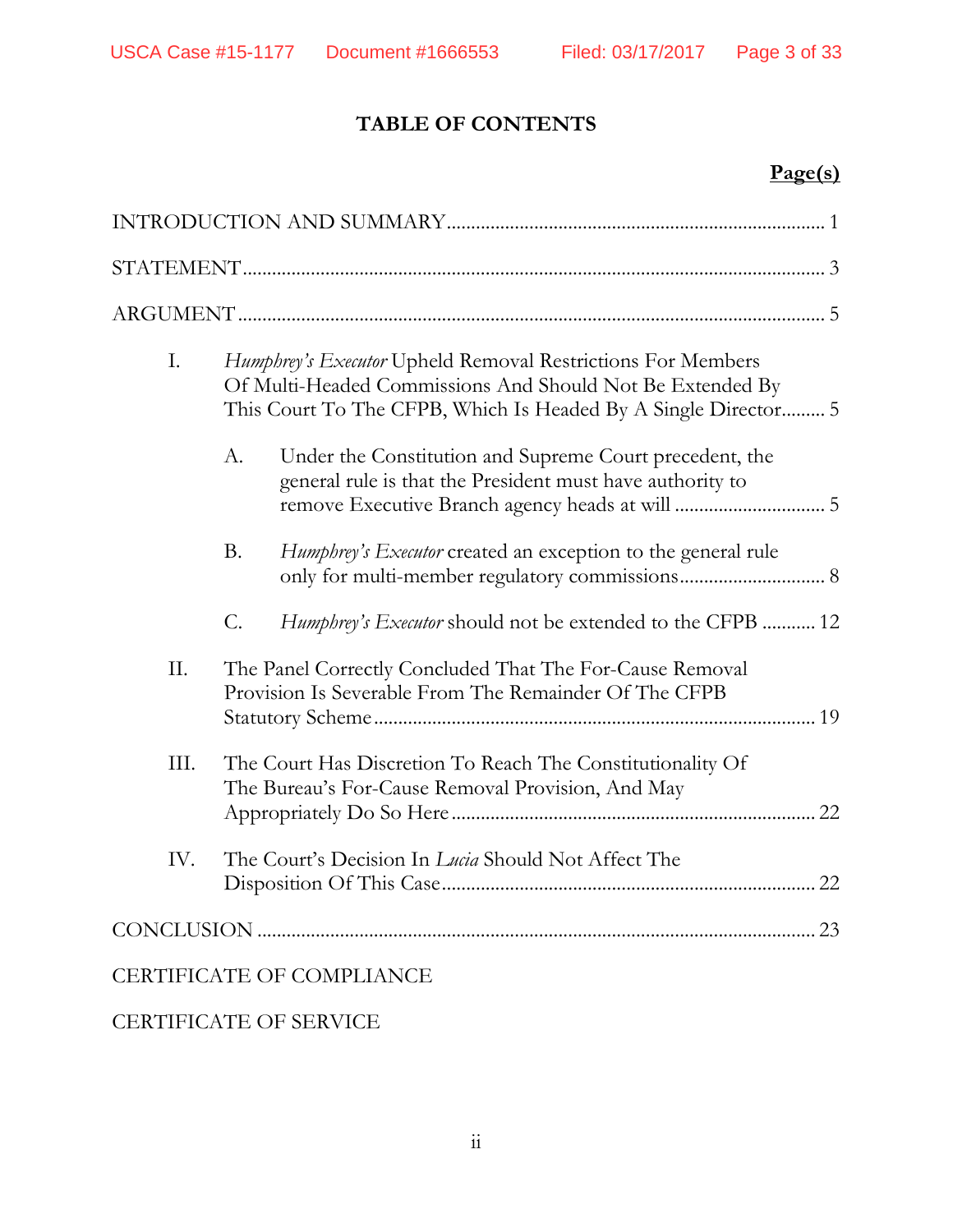## **TABLE OF AUTHORITIES**

| Cases:                                                       | Page(s) |
|--------------------------------------------------------------|---------|
| Alaska Airlines, Inc. v. Brock,                              |         |
| Ayotte v. Planned Parenthood of N. New Eng.,                 |         |
| Bowsher v. Synar,                                            |         |
| Clinton v. Jones,                                            |         |
| Free Enterprise Fund v. Public Co. Accounting Oversight Bd., |         |
| Ex parte Hennen,                                             |         |
| Humphrey's Executor v. United States,                        |         |
| Intercollegiate Broad. Sys., Inc. v. Copyright Royalty Bd.,  |         |
| Lucia v. SEC,                                                |         |
| Morrison v. Olson,                                           |         |
| Myers v. United States,                                      |         |
| NLRB v. Noel Canning,                                        |         |
| Northwest Austin Mun. Util. Dist. No. One v. Holder,         |         |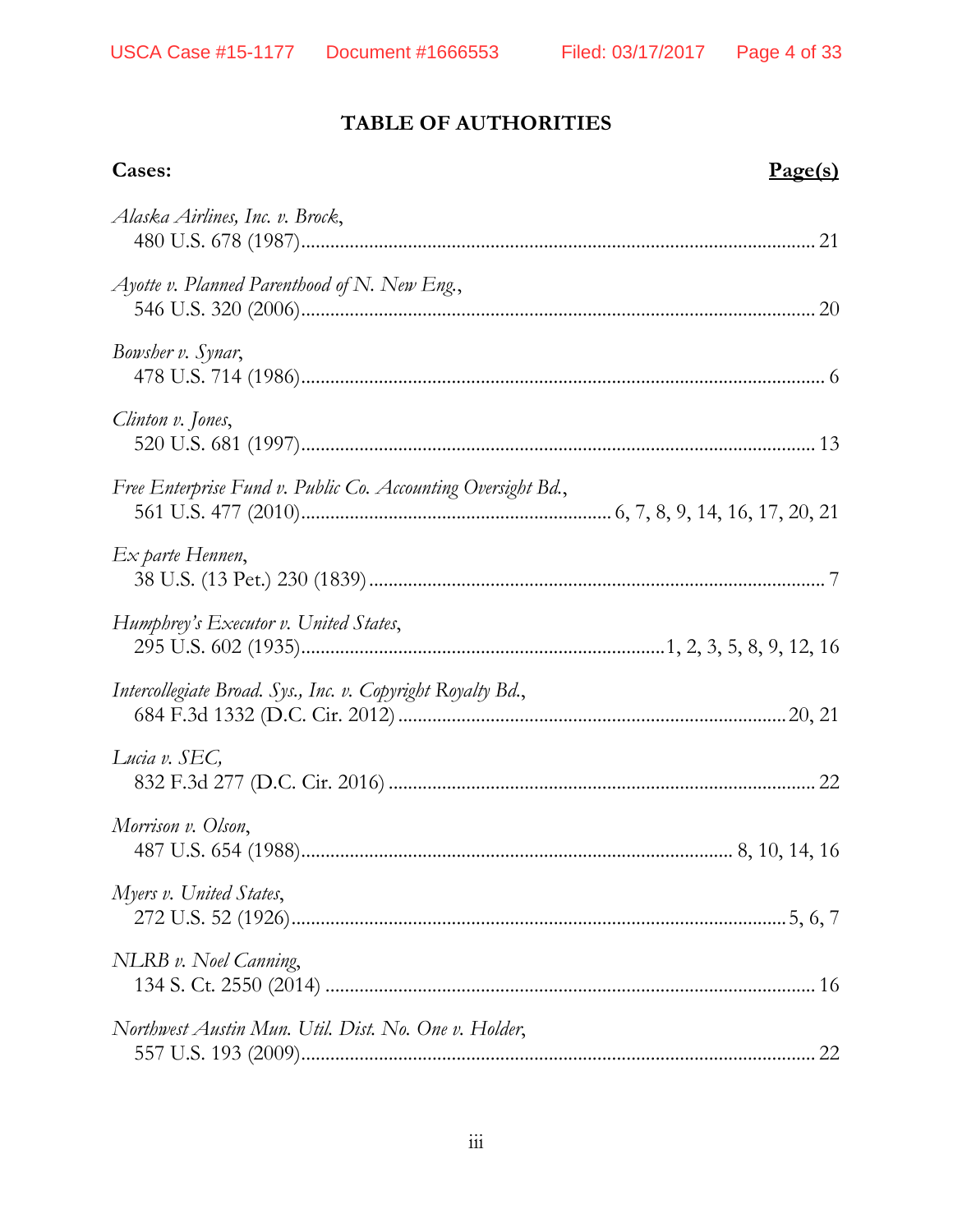| The Pocket Veto Case,    |  |
|--------------------------|--|
| Printz v. United States, |  |
| Wiener v. United States, |  |

# U.S. Constitution:

## **Statutes:**

| Interstate Commerce Act, ch. 104, § 11, 24 Stat. 379, 383 (1887)  11 |  |
|----------------------------------------------------------------------|--|
|                                                                      |  |
|                                                                      |  |
|                                                                      |  |
|                                                                      |  |
|                                                                      |  |
|                                                                      |  |
|                                                                      |  |
|                                                                      |  |
|                                                                      |  |
|                                                                      |  |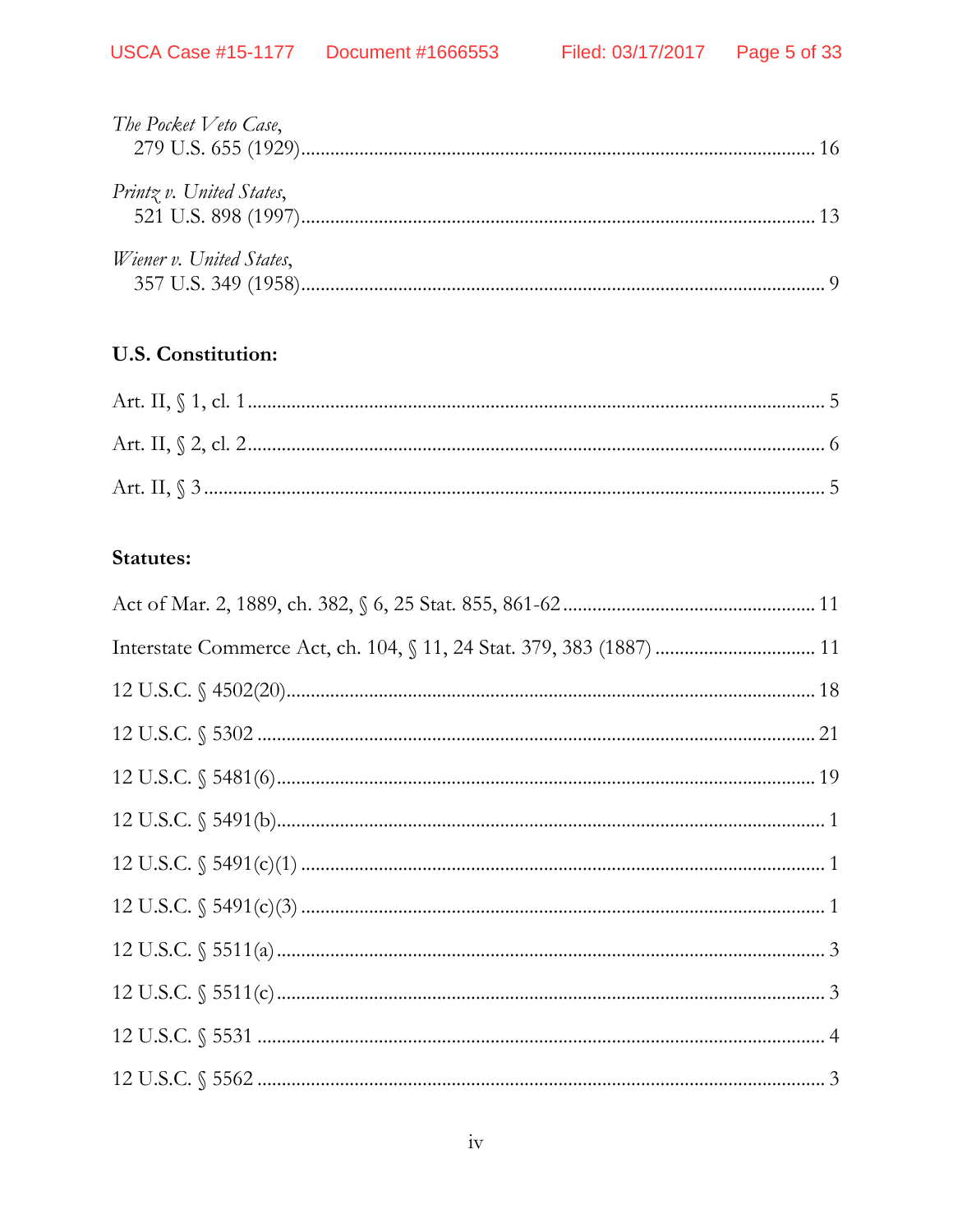## **Rule:**

|--|

## **Legislative Material:**

| S. Comm. on Governmental Affairs, <i>Study on Federal Regulation</i> , |  |
|------------------------------------------------------------------------|--|

## **Other Authorities**

| Kirti Datla & Richard L. Revesz, Deconstructing Independent Agencies |  |
|----------------------------------------------------------------------|--|
|                                                                      |  |
|                                                                      |  |
| Letter from James Madison to Thomas Jefferson (June 30, 1789),       |  |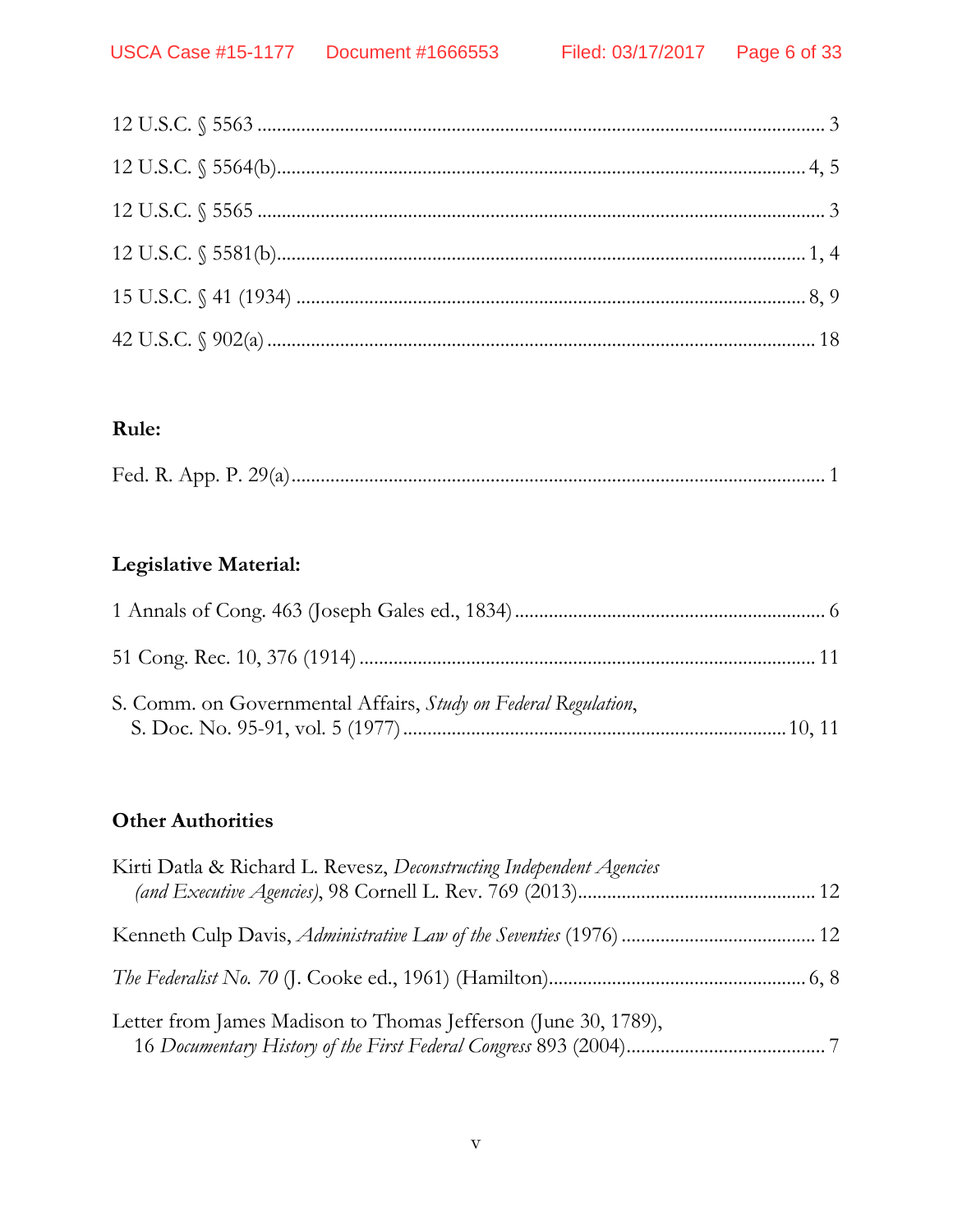| Mem. Op. for the Gen. Counsel, Civil Serv. Comm'n,                |
|-------------------------------------------------------------------|
| Memorandum of Disapproval on a Bill Concerning                    |
| Statement on Signing the Social Security Independence and Program |
|                                                                   |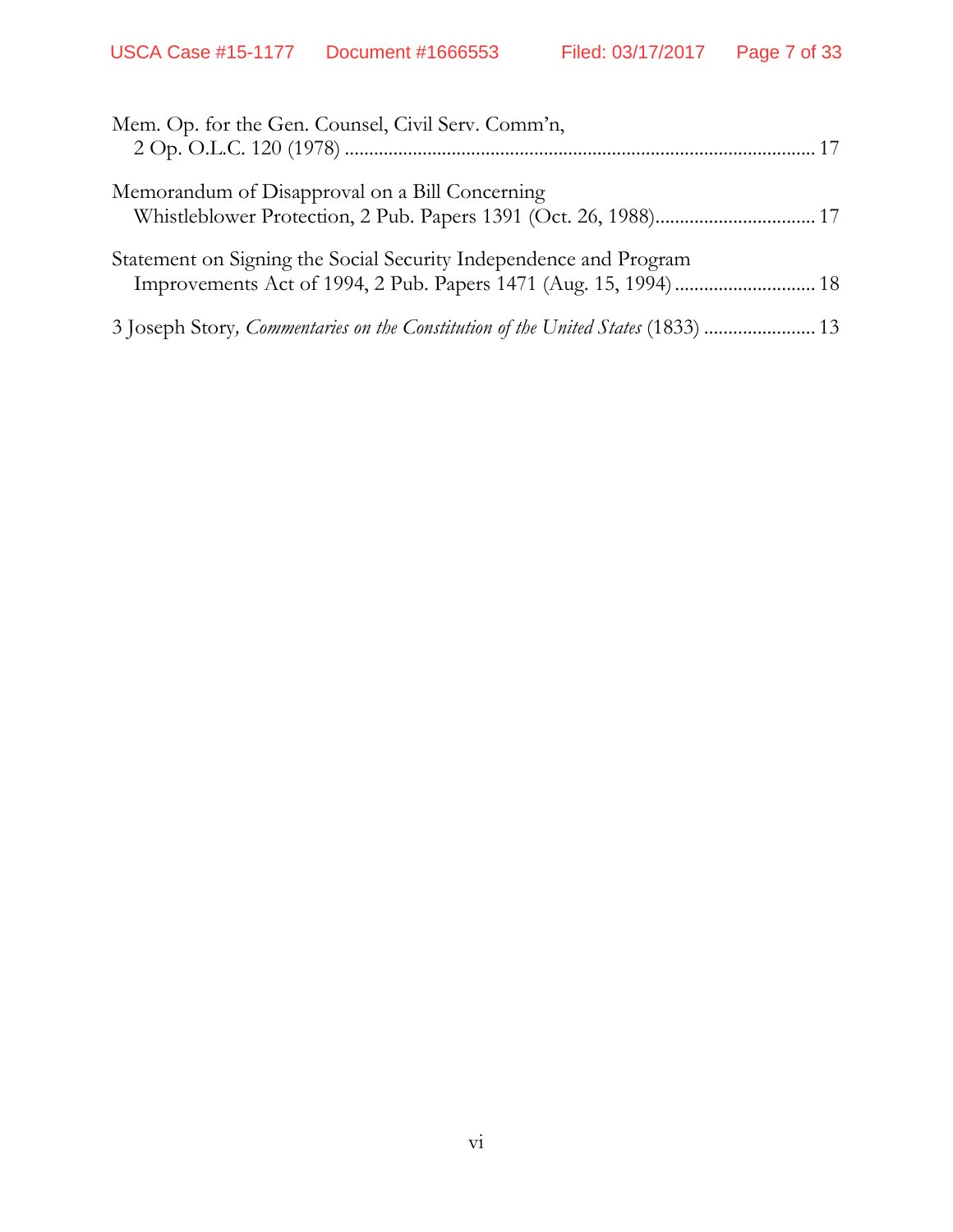## **GLOSSARY**

| <b>CFPB</b> | <b>Consumer Financial Protection Bureau</b> |
|-------------|---------------------------------------------|
| FHFA        | Federal Housing Finance Agency              |
| FTC.        | Federal Trade Commission                    |
| <b>HUD</b>  | Department of Housing and Urban Development |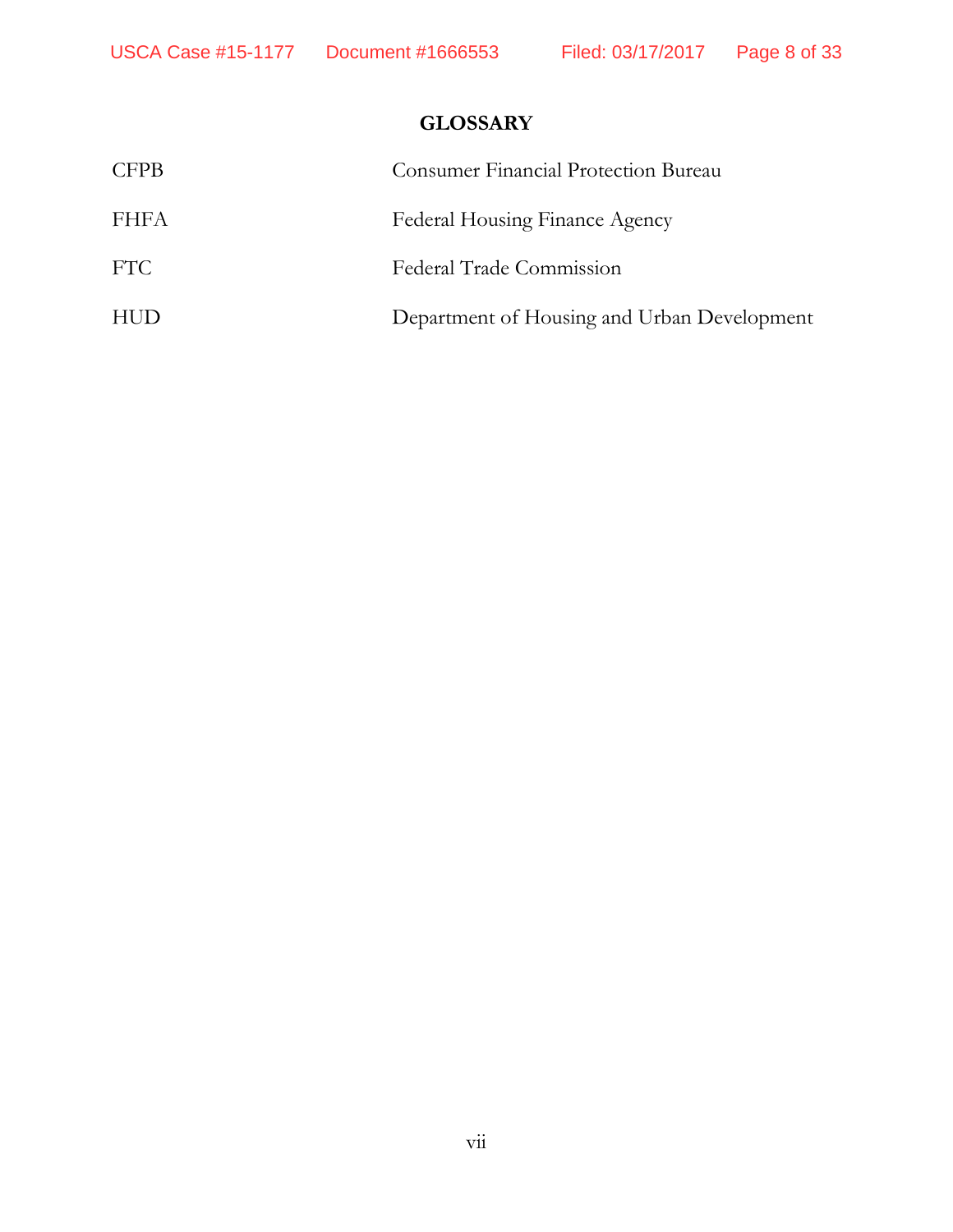#### **INTRODUCTION AND SUMMARY**

<span id="page-8-0"></span>The United States respectfully submits this brief as amicus curiae pursuant to Federal Rule of Appellate Procedure 29(a), in order to address the issues posed by the Court in its order granting rehearing en banc.

In 2010, Congress created the Consumer Financial Protection Bureau (CFPB) as part of the Dodd-Frank Act, giving the CFPB authority to enforce U.S. consumerprotection laws that had previously been administered by seven different government agencies, as well as new provisions added by Dodd-Frank itself. *See* 12 U.S.C. § 5581(b). The CFPB is headed by a single Director who is appointed by the President, with the advice and consent of the Senate, for a term of five years, *id.*  $\S$  5491(b), (c)(1), and who may be removed by the President only for "inefficiency, neglect of duty, or malfeasance in office," *id.* § 5491(c)(3).

The panel in this case held that this "for cause" removal provision violates the constitutional separation of powers. Op. 9-10. The panel explained—and neither party disputes—that, as a general matter, the President has "Article II authority to supervise, direct, and remove at will subordinate [principal] officers in the Executive Branch" in order to exercise his vested power and duty to faithfully execute the laws. Op. 4. The panel recognized as well that *Humphrey's Executor v. United States*, 295 U.S. 602, 629 (1935), established an exception to that rule, holding that Congress may "forbid [the] removal except for cause" of members of the Federal Trade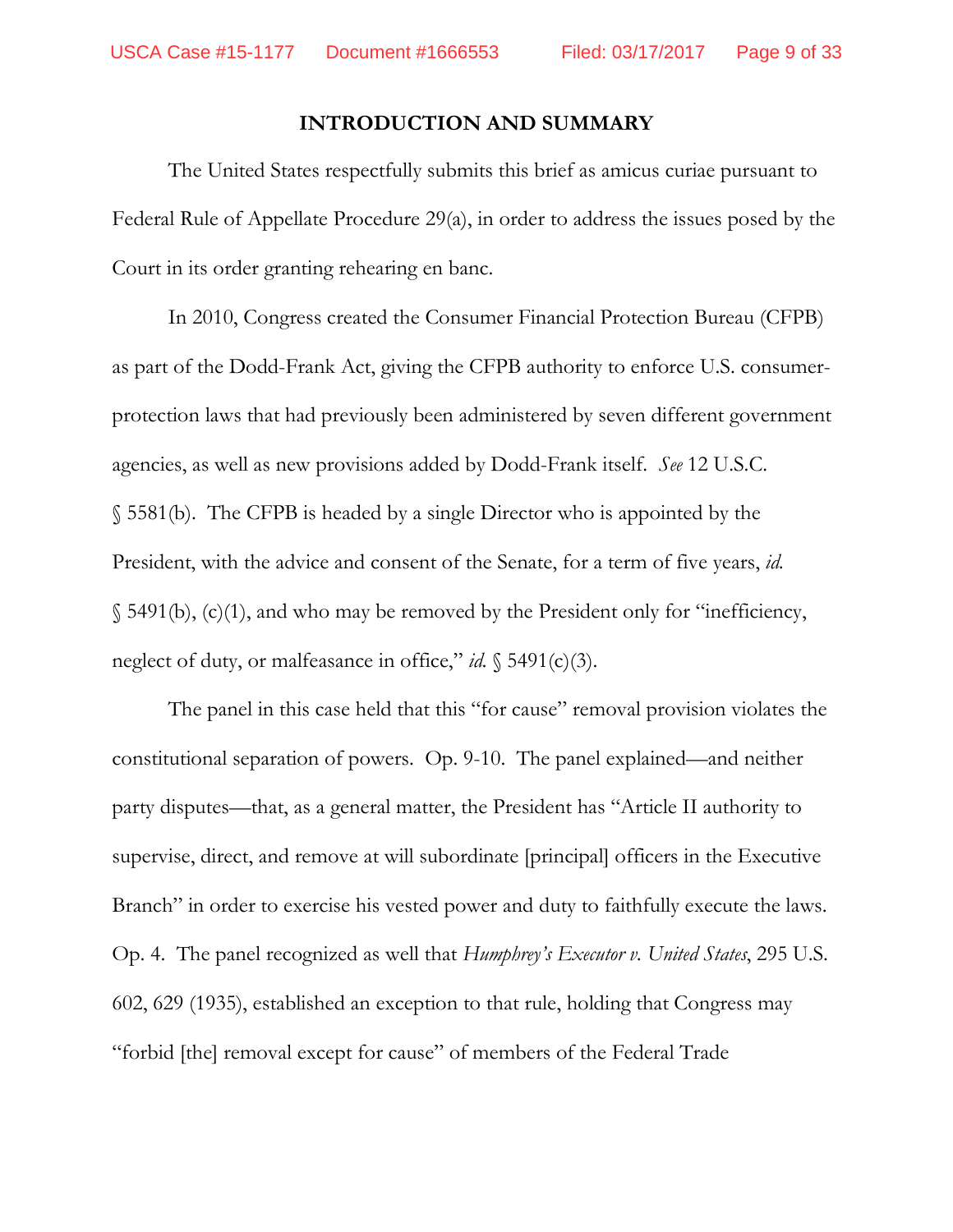Commission (FTC)—a holding that has been understood to cover members of other multi-member regulatory commissions that share certain features and functions with the FTC. Op. 4.

The principal constitutional question in this case is whether the exception to the President's removal authority recognized in *Humphrey's Executor* should be extended by this Court beyond multi-member regulatory commissions to an agency headed by a single Director. While we do not agree with all of the reasoning in the panel's opinion, the United States agrees with the panel's conclusion that singleheaded agencies are meaningfully different from the type of multi-member regulatory commission addressed in *Humphrey's Executor*.

The Supreme Court's analysis in *Humphrey's Executor* was premised on the nature of the FTC as a continuing deliberative body, composed of several members with staggered terms to maintain institutional expertise and promote a measure of stability that would not be immediately undermined by political vicissitudes. A singleheaded agency, of course, lacks those critical structural attributes that have been thought to justify "independent" status for multi-member regulatory commissions. Moreover, because a single agency head is unchecked by the constraints of group decision-making among members appointed by different Presidents, there is a greater risk that an "independent" agency headed by a single person will engage in extreme departures from the President's executive policy. And as the panel recognized, while

2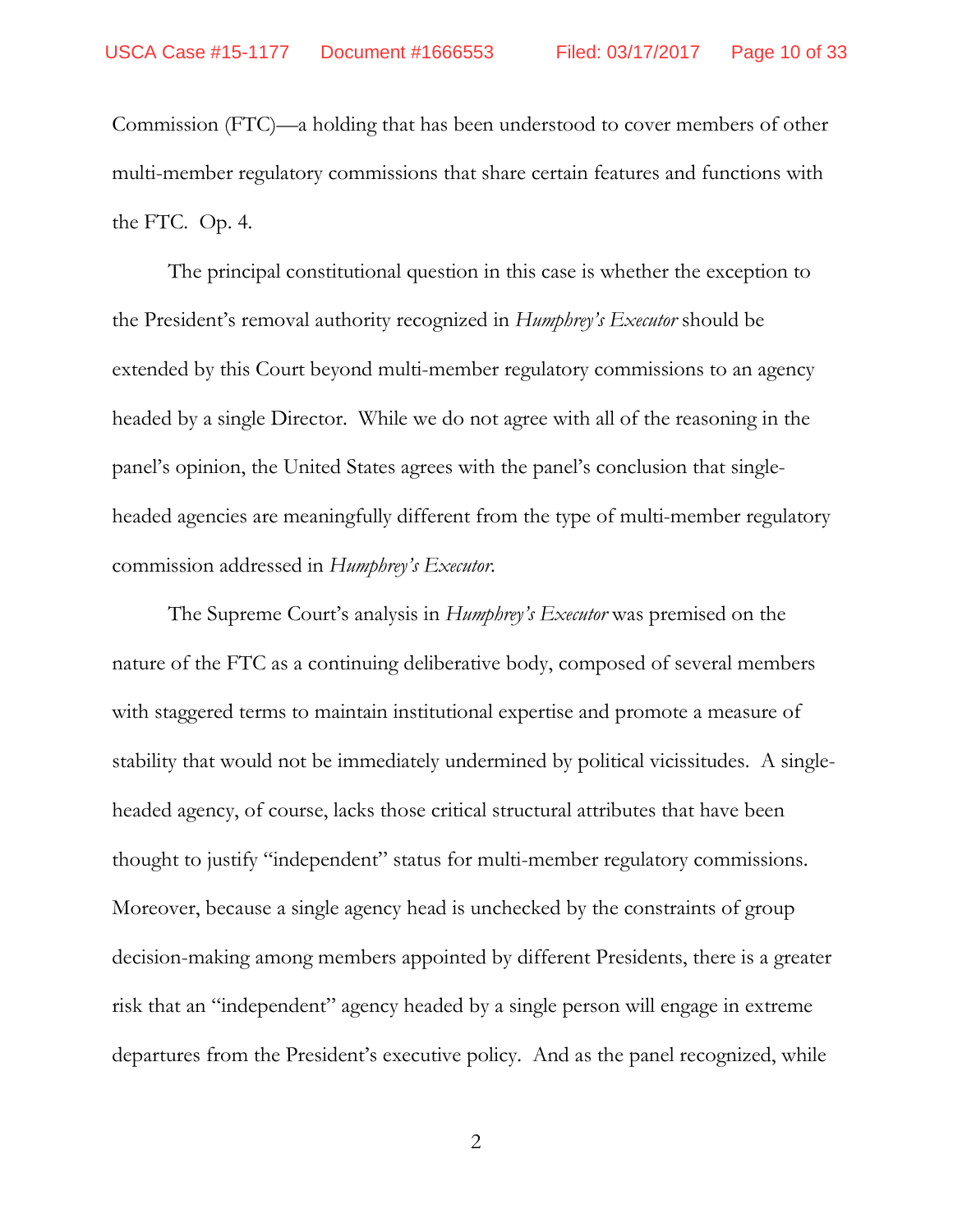multi-member regulatory commissions sharing the characteristics of the FTC discussed in *Humphrey's Executor* have existed for over a century, limitations on the President's authority to remove a single agency head are a recent development to which the Executive Branch has consistently objected.

We therefore urge the Court to decline to extend the exception recognized in *Humphrey's Executor* in this case. In addition, in our view, the panel correctly applied severability principles and therefore properly struck down only the for-cause removal restrictions.

#### **STATEMENT**

<span id="page-10-0"></span>Congress created the CFPB in 2010, as part of the Dodd-Frank Act, directing the Bureau to "seek to implement and, where applicable, enforce Federal consumer financial law" in order to ensure that "all consumers have access to markets for consumer financial products and services" and that the markets for such products and services are "fair, transparent, and competitive." 12 U.S.C. § 5511(a). The CFPB has authority to regulate the consumer-finance industry, including loans, credit cards, and other financial products and services offered to consumers. It has power to prescribe rules implementing consumer-protection laws; to conduct investigations of market actors; and to enforce consumer-protection laws in administrative proceedings and in federal court, including through civil monetary penalties. *See, e.g.*, *id.* §§ 5511(c), 5562, 5563, 5565. Congress transferred to the CFPB the authority to exercise functions that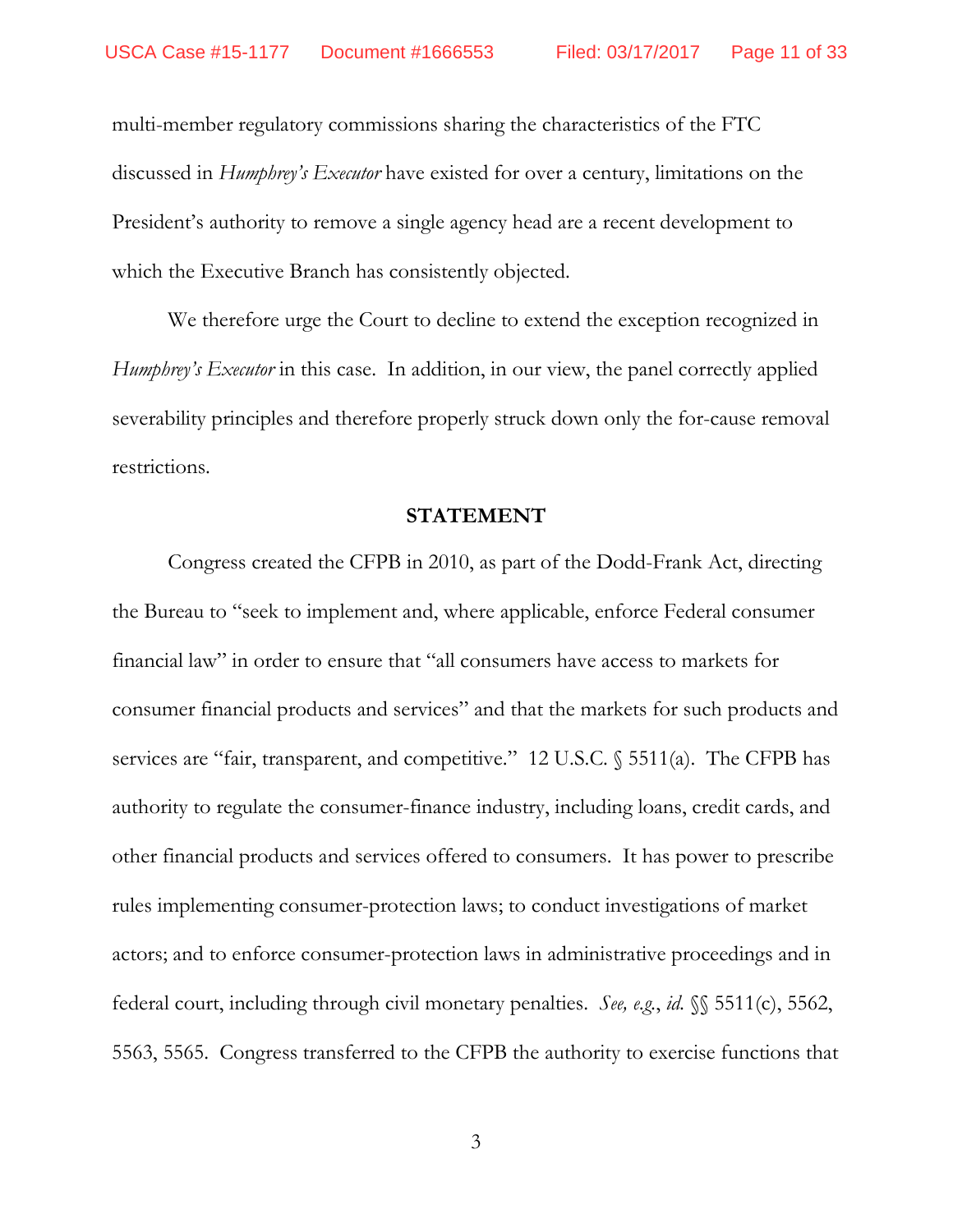had previously been spread among seven different federal agencies. *Id.* § 5581(b). Although some of the powers transferred to the CFPB came from multi-member commissions whose members are not subject to removal at will by the President, functions at issue in this case were transferred from the Department of Housing and Urban Development (HUD), a Cabinet agency. The CFPB is also tasked with enforcing new statutory requirements related to consumer finance. *See, e.g.*, *id.* § 5531.

This case involves a petition for review of a CFPB order requiring PHH Corporation to pay \$109 million in disgorgement. A panel of this Court vacated the order on several statutory and constitutional grounds.

The CFPB (acting through its own attorneys, *see* 12 U.S.C. § 5564(b)), sought rehearing. This Court invited the Solicitor General to respond to the rehearing petition. The brief of the United States supported rehearing en banc, and took issue with aspects of the panel's analysis. The brief did not take a position on the constitutionality of the CFPB's structure, but observed that the "conferral of broad policymaking and enforcement authority on a single person below the President, whom the President may not remove except for cause, . . . raises a significant constitutional question that the Supreme Court has not yet squarely confronted." U.S. Resp. Br. 2. The brief urged that the Court's analysis should focus on "preserving (or appropriately limiting) the powers and roles of each Branch," rather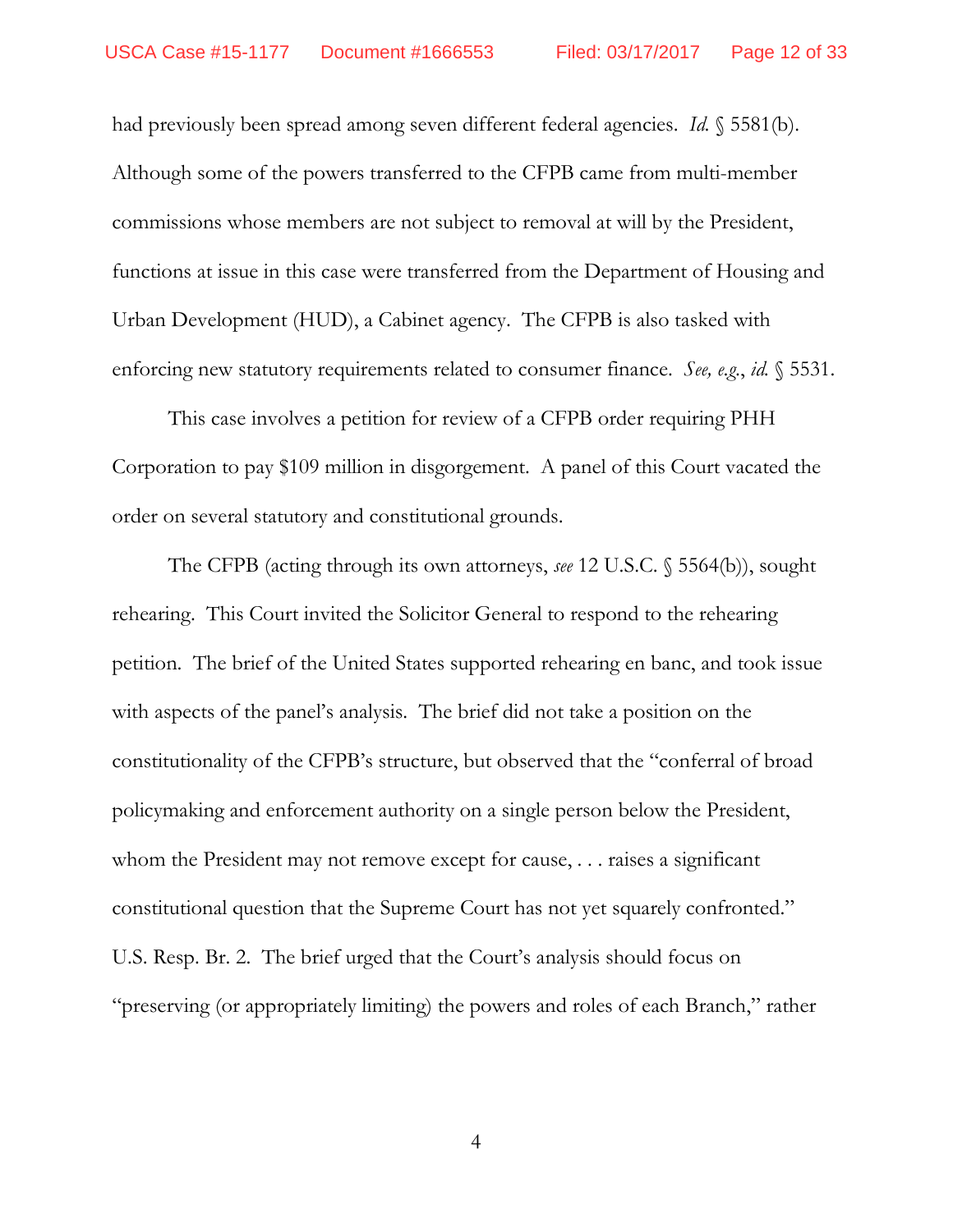than on a particular structure's "impact on individual liberty as a freestanding basis for

finding a separation-of-powers violation." *Id.* at [1](#page-12-3)0, 12.<sup>1</sup>

This Court granted the petition for rehearing en banc, instructing the parties to address various specified issues.

## **ARGUMENT**

## <span id="page-12-1"></span><span id="page-12-0"></span>**I.** Humphrey's Executor **Upheld Removal Restrictions For Members Of Multi-Headed Commissions And Should Not Be Extended By This Court To The CFPB, Which Is Headed By A Single Director**

## <span id="page-12-2"></span>**A. Under the Constitution and Supreme Court precedent, the general rule is that the President must have authority to remove Executive Branch agency heads at will.**

Article II of the Constitution provides that the "[t]he executive Power shall be

vested" in the President, and that he shall "take Care that the Laws be faithfully

executed." U.S. Const. art. II, § 1, cl. 1; *id.* art. II, § 3. These provisions reflect the

Framers' intention to create a strong, unitary Executive. *See Myers v. United States*, 272

<span id="page-12-3"></span><sup>&</sup>lt;sup>1</sup> The CFPB has authority to represent itself in federal district courts and courts of appeals, and typically does so. 12 U.S.C. § 5564(b). In one case filed against several federal agencies and departments, however, the Department of Justice represented all government defendants, including the CFPB. The government's district court briefs in that case argued that, based on the Supreme Court's decision in *Humphrey's Executor*, the CFPB's for-cause removal provision is consistent with the Constitution. *See State National Bank of Big Spring v. Mnuchin*, No. 1:12-cv-1032 (D.D.C.). After reviewing the panel's opinion here and further considering the issue, the Department has concluded that the better view is that the provision is unconstitutional. The Department is working with the CFPB to substitute the CFPB's own attorneys in that litigation.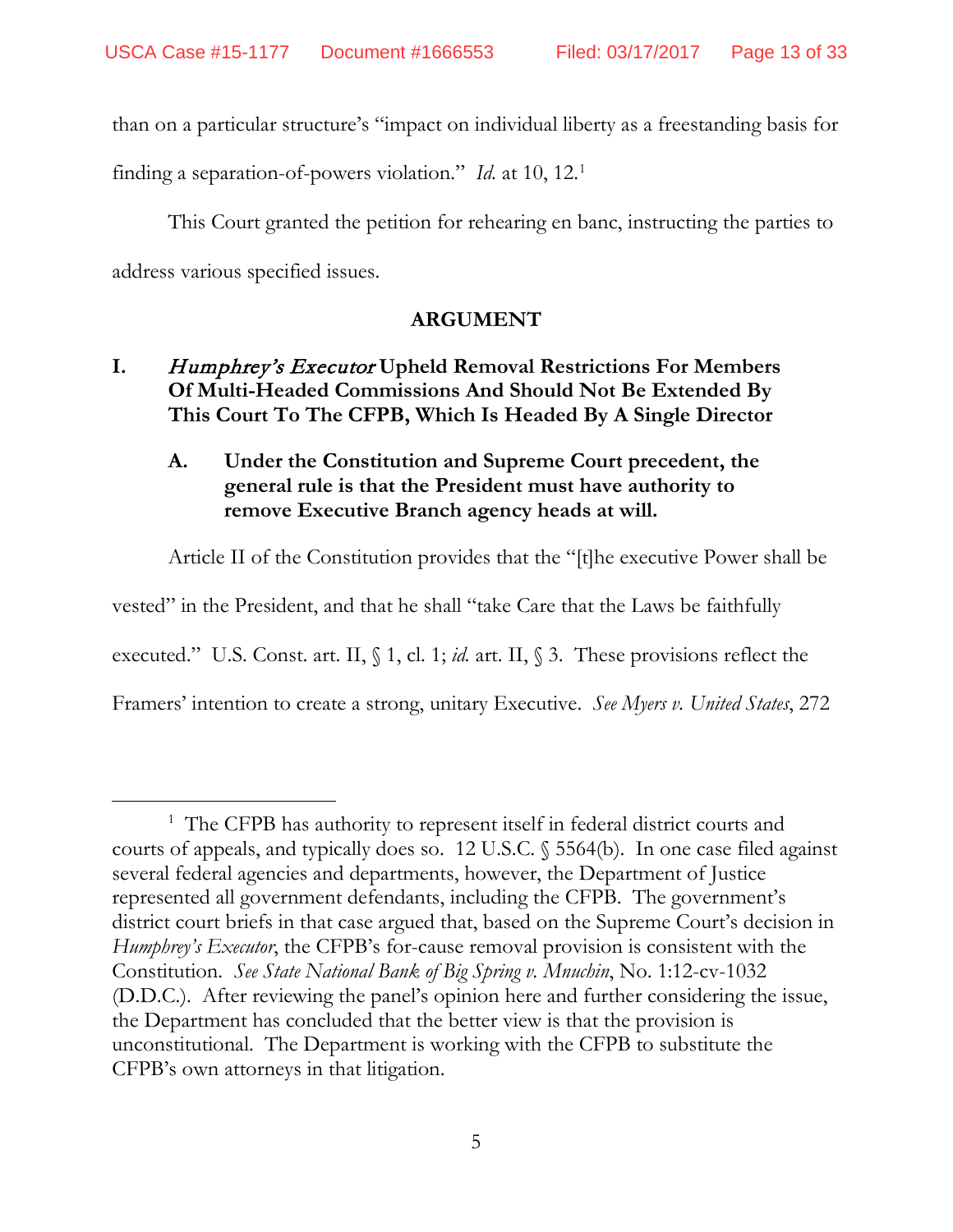U.S. 52, 116 (1926); *see also The Federalist No. 70*, at 472-73 (J. Cooke ed., 1961) (Hamilton). Of particular relevance here, "if any power whatsoever is in its nature Executive, it is the power of appointing, overseeing, and controlling those who execute the laws." *Free Enterprise Fund v. Public Co. Accounting Oversight Bd.*, 561 U.S. 477, 492 (2010) (quoting 1 Annals of Cong. 463 (1789) (Joseph Gales ed., 1834) (remarks of Madison)). "[A]s part of his executive power," the President "select[s] those who [are] to act for him under his direction in the execution of the laws." *Myers*, 272 U.S. at 117; *see also* U.S. Const. art. II, § 2, cl. 2. Just as the President's ability to "select[] . . . administrative officers is essential" to the exercise of "his executive power," so too is his ability to "remov[e] those for whom he cannot continue to be responsible." *Myers*, 272 U.S. at 117; *see also Bowsher v. Synar*, 478 U.S. 714, 726 (1986) ("Once an officer is appointed, it is only the authority that can remove him, and not the authority that appointed him, that he must fear and, in the performance of his functions, obey." (quotation marks omitted)).

Accordingly, "[s]ince 1789, the Constitution has been understood to empower the President to keep [executive] officers accountable—by removing them from office, if necessary." *Free Enterprise Fund*, 561 U.S. at 483. Indeed, the First Congress—many of whose members took part in the Constitution's framing extensively debated the President's removal authority when creating the Department of Foreign Affairs (which later became the Department of State). "The view that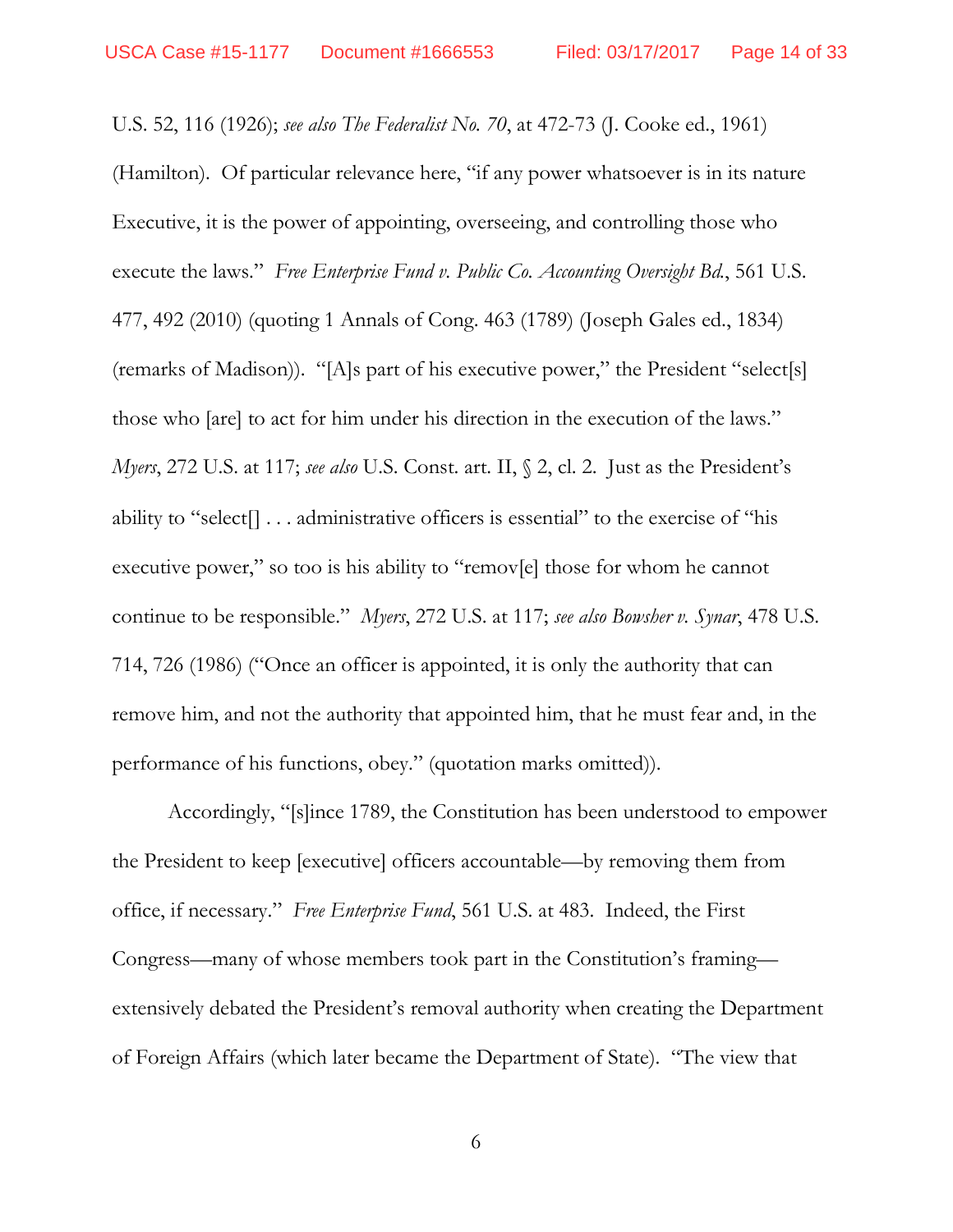'prevailed' . . . was that the executive power included a power to oversee executive officers through removal; because that traditional power was not 'expressly taken away, it remained with the President.'" *Id.* at 492 (quoting Letter from James Madison to Thomas Jefferson (June 30, 1789), 16 *Documentary History of the First Federal Congress* 893 (2004)). This view "soon became the 'settled and well understood construction of the Constitution.'" *Id.* (quoting *Ex parte Hennen*, 38 U.S. (13 Pet.) 230, 259 (1839)).

Affirming this established understanding, the Supreme Court held in *Myers* that the President's executive power necessarily includes "the exclusive power of removal." *Myers*, 272 U.S. at 122. "[T]o hold otherwise," the Court explained, "would make it impossible for the President . . . to take care that the laws be faithfully executed." *Id.* at 164. The Court thus invalidated a statutory provision that "denied . . . the President" the "unrestricted power of removal" of officers appointed by the President with the advice and consent of the Senate. *Id.* at 176; *see also id.* at 107.

In sum, as the Supreme Court recently reaffirmed, the President's executive power "includes, as a general matter, the authority to remove those who assist him in carrying out his duties" to faithfully execute the laws. *Free Enterprise Fund*, 561 U.S. at 513-14. "Without such power, the President could not be held fully accountable" for how executive power is exercised, and "[s]uch diffusion of authority 'would greatly

7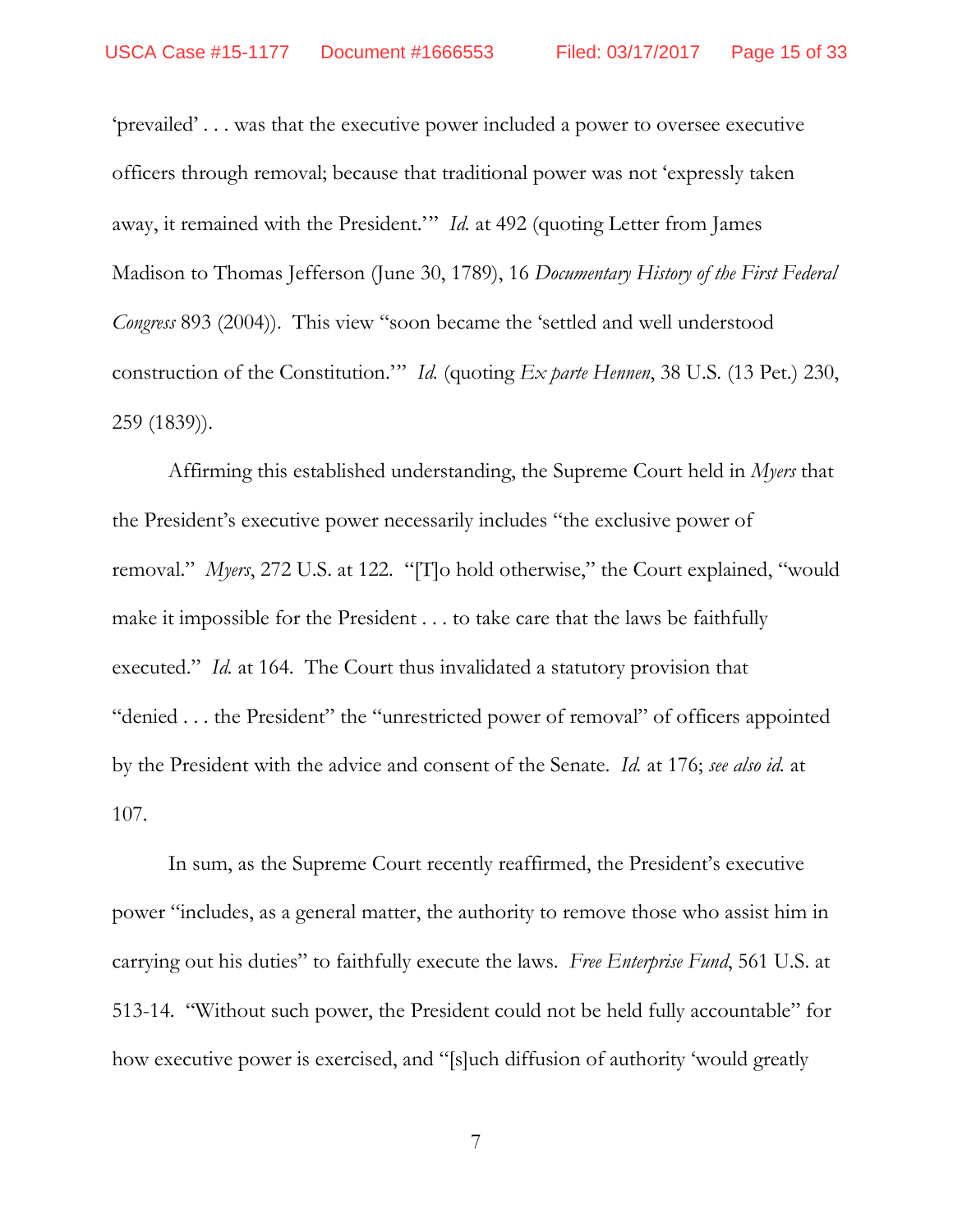diminish the intended and necessary responsibility of the chief magistrate himself.'" *Id.* at 514 (quoting *The Federalist No. 70*, at 478).

Although the Supreme Court has upheld certain "limited restrictions" on the President's general removal power with respect to inferior officers, *Free Enterprise Fund*, 561 U.S. at 495, the Court has recognized only one such restriction with respect to principal officers who head agencies: the exception recognized in *Humphrey's Executor*. *See id.* at 492-95. As demonstrated below, that exception does not apply to the CFPB's Director, and it should not be so extended.

### <span id="page-15-0"></span>**B.** Humphrey's Executor **created an exception to the general rule only for multi-member regulatory commissions.**

In *Humphrey's Executor*, the Supreme Court upheld a provision of the Federal Trade Commission Act establishing that FTC commissioners could be removed only for "inefficiency, neglect of duty, or malfeasance in office." *Humphrey's Executor*, 295 U.S. at 620 (quoting 15 U.S.C. § 41 (1934)). The Court's conclusion rested on its view at the time that the FTC "cannot in any proper sense be characterized as an arm or an eye of the executive," but rather "acts in part quasi-legislatively and in part quasijudicially." *Humphrey's Executor*, [2](#page-15-1)95 U.S. at 628.<sup>2</sup>

<span id="page-15-1"></span><sup>&</sup>lt;sup>2</sup> Since that time, the Supreme Court has observed that "the powers of the FTC at the time of *Humphrey's Executor* would at the present time be considered 'executive,' at least to some degree." *Morrison v. Olson*, 487 U.S. 654, 689 n.28 (1988).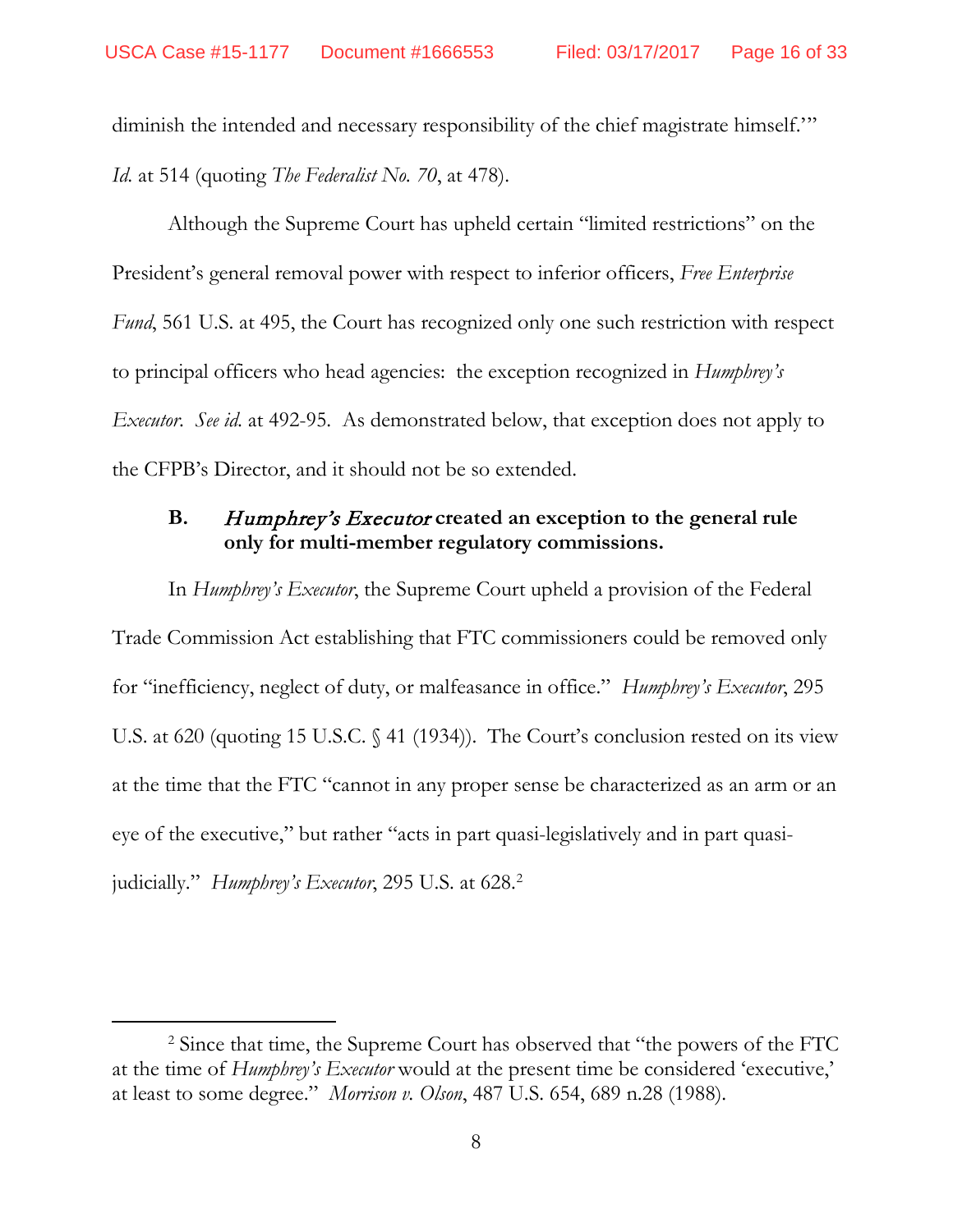That characterization of the FTC was based not only on its substantive functions, but also on its structural features as an "administrative body." *See Humphrey's Executor*, 295 U.S. at 628. The FTC had five members with staggered terms, and no more than three of them could be of the same political party. *See id.* at 619-20. The Court thus emphasized early in its opinion that the FTC was "called upon to exercise the trained judgment of a body of experts" and was "so arranged that the membership would not be subject to complete change at any one time." *See id.* at 624. Indeed, the direct relationship perceived between those structural features and the restriction on the President's removal power was underscored by the fact that they all were enacted in the same statutory section. 15 U.S.C. § 41 (1934), *quoted in Humphrey's Executor*, 295 U.S. at 620.

The holding in *Humphrey's Executor* has been understood to encompass other multi-member commissions with features and functions similar to those of the FTC. *See, e.g.*, *Wiener v. United States*, 357 U.S. 349, 355-56 (1958) (holding that "[t]he philosophy of *Humphrey's Executor*" precludes at-will removal of members of the War Claims Commission, a three-member body that was charged with adjudicating warrelated compensation claims); *see also Free Enterprise Fund*, 561 U.S. at 483 ("In *Humphrey's Executor*, we held that Congress can, under certain circumstances, create independent agencies run by principal officers appointed by the President, whom the President may not remove at will but only for good cause." (citation omitted));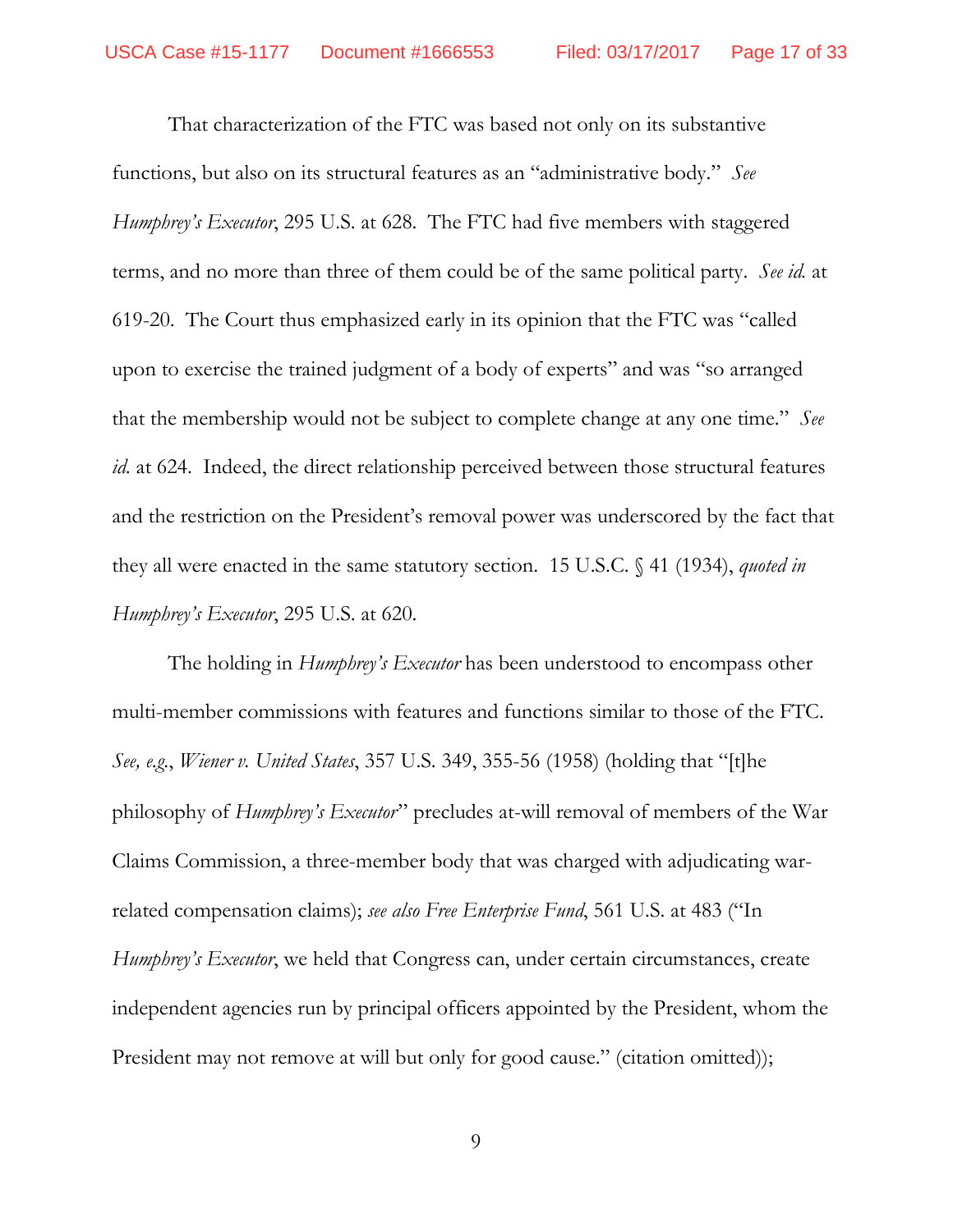*Morrison v. Olson*, 487 U.S. 654, 724-25 (1988) (Scalia, J., dissenting) ("[R]emoval restrictions have been generally regarded as lawful for so-called 'independent regulatory agencies,' such as the Federal Trade Commission, the Interstate Commerce Commission, and the Consumer Product Safety Commission, which engage substantially in what has been called the 'quasi-legislative activity' of rulemaking . . . ." (citations omitted)).

As the panel noted, it is "not merely accidental or coincidental" that the "independent agencies" that were established and understood to be covered by *Humphrey's Executor* have been "multi-member" bodies. Op. 48. Rather, it has been generally recognized that the removal restriction is a concomitant of—indeed, "inextricably bound together" with—a continuing deliberative body. Op. 48-49 (citing various sources). Thus, as an extensive study of independent agencies conducted in 1977 by the Senate Committee on Governmental Affairs concluded, "[t]he size of the commission, the length of the terms, and the fact that they do not all lapse at one time are key elements of the independent structure." S. Comm. on Governmental Affairs, *Study on Federal Regulation*, S. Doc. No. 95-91, vol. 5, at 35 (1977). These features, typically accompanied by a limitation on the President's removal authority, were "the basic structural features which [had] marked every independent regulatory commission, beginning with the" Interstate Commerce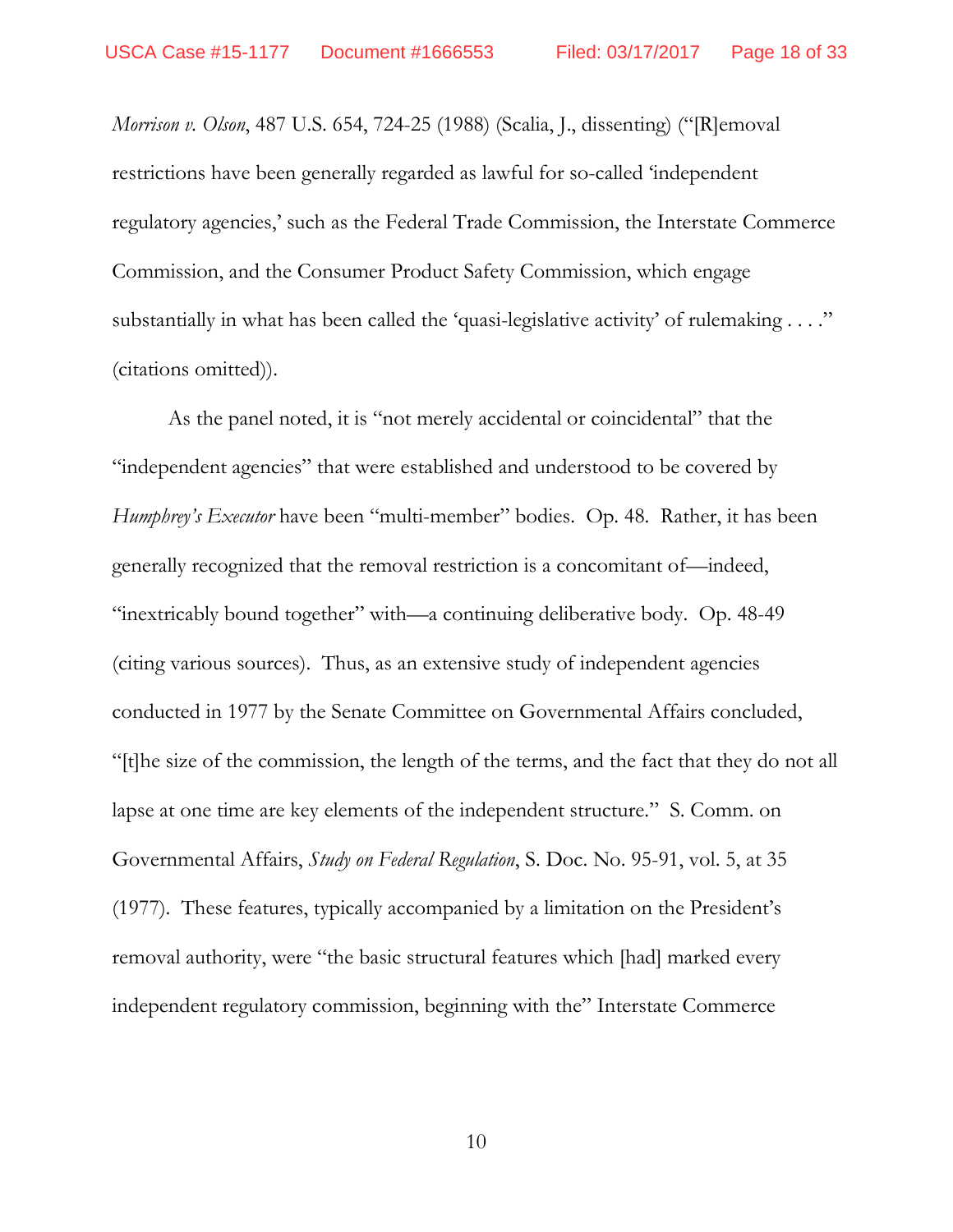Commission in the 1880s. *Id.* at 36; *see also* Interstate Commerce Act, ch. 104, § 11, 24 Stat. 379, 383 (1887); Act of Mar. 2, 1889, ch. 382, § 6, 25 Stat. 855, 861-62.

The structure of multi-member agencies with staggered-term memberships was designed to promote long-term continuity and expertise, and that goal was thought to be furthered by restricting the President's power to remove the members of such agencies. As the 1977 Senate study observed, "regulatory policies would tend to be more permanent and consistent to the extent that they were not identified with any particular administration or party," and "[a]brupt change would therefore be minimized." *Study on Federal Regulation*, vol. 5, at 29-30; *see also* 51 Cong. Rec. 10,376 (1914) (contemplating that Federal Trade Commission "would have precedents and traditions and a continuous policy and would be free from the effect of . . . changing incumbency").

In addition, the structure of multi-member agencies was designed to facilitate deliberative group decision-making, and that goal too was thought to be furthered by removal restrictions. In fact, the Senate study concluded that the "[c]hief" consideration in determining whether to create an independent commission, rather than a standard executive agency, "is the relative importance to be attached to group decision-making." *Study on Federal Regulation*, vol. 5, at 79. Similarly, Professor Kenneth Culp Davis expressed the view that independent commissions are created primarily because they exercise adjudicative functions, and that these bodies should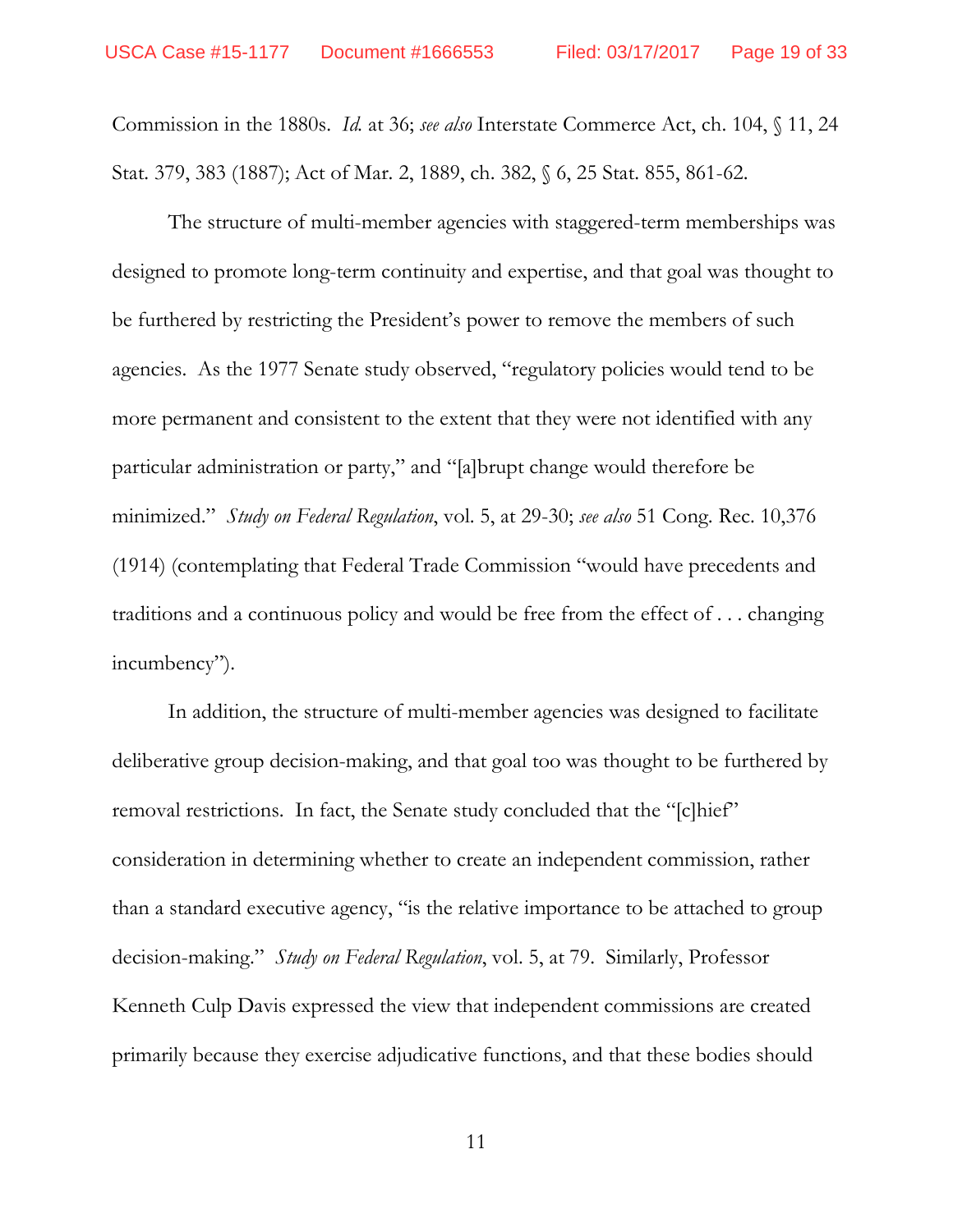have multiple members "just as we want appellate courts to be made up of plural members, to protect against the idiosyncracies of a single individual." Kenneth Culp Davis, *Administrative Law of the Seventies* 15 (1976); *see also* Op. 45 (noting that "unlike single-Director independent agencies, multi-member independent agencies 'can foster more deliberative decision making'" (quoting Kirti Datla & Richard L. Revesz, *Deconstructing Independent Agencies (and Executive Agencies)*, 98 Cornell L. Rev. 769, 794  $(2013)$ ).

### **C.** Humphrey's Executor **should not be extended to the CFPB.**

<span id="page-19-0"></span>**1.** A single-headed independent agency is not covered by an essential aspect of the rationale underlying *Humphrey's Executor* and independent multi-member commissions. The CFPB lacks the structural features that the Supreme Court relied upon in part when characterizing the FTC as a "quasi-legislative," "quasi-judicial" "administrative body." *Humphrey's Executor*, 295 U.S. at 628. A multi-member commission with staggered-term memberships is established as "a body of experts" that by its nature operates in an interactive and deliberative manner, and is "so arranged that the membership would not be subject to complete change at any one time." *Id.* at 624. Restricting the President's power to remove the members of such commissions is thus thought to facilitate deliberative group decision-making and promote an inherent institutional continuity.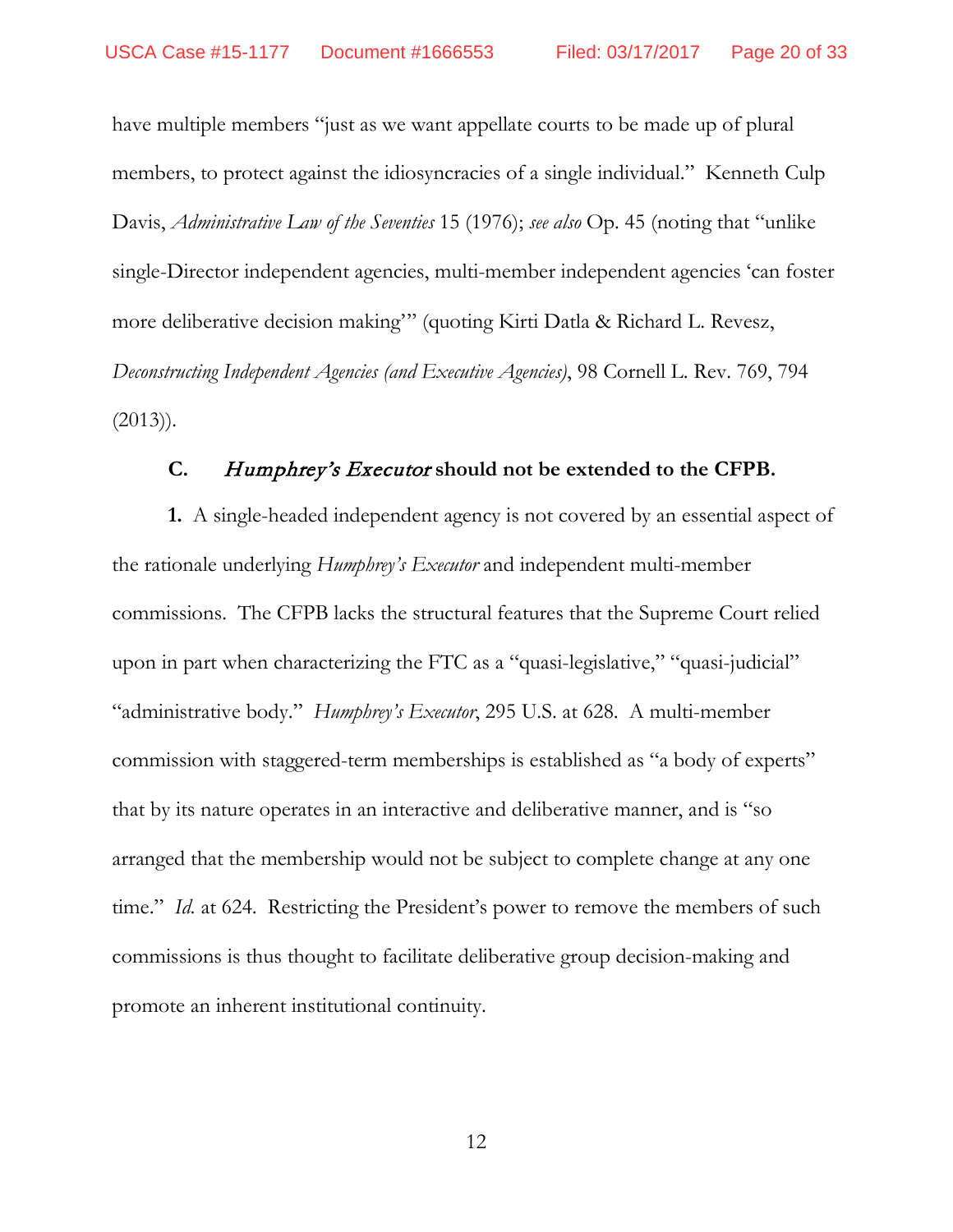An agency headed by a single officer has none of those attributes. To the contrary, it embodies a quintessentially executive structure. "The insistence of the Framers upon unity in the Federal Executive—to ensure both vigor and accountability—is well known." *Printz v. United States*, 521 U.S. 898, 922 (1997); *see also Clinton v. Jones*, 520 U.S. 681, 712 (1997) (Breyer, J., concurring) (describing how the Founders "consciously decid[ed] to vest Executive authority in one person rather than several," in contrast with their vesting of legislative and judicial powers in multimember bodies). It has long been recognized that "[d]ecision, activity, secre[c]y, and d[i]spatch will generally characterise the proceedings of one man in a much more eminent degree<sup>[]</sup> than the proceedings of a greater number." 3 Joseph Story, *Commentaries on the Constitution of the United States* § 1414, at 283 (1833). The

Constitution itself specifies the official who must exercise that sort of executive power: the President, acting either personally or through subordinate officers who are accountable to him and whose actions he can control. The principles animating the exception in *Humphrey's Executor* do not apply when Congress carves off a portion of that quintessentially executive power and vests it in a single principal officer below the President who is not subject to the President's control.

Insofar as the Supreme Court has retreated from its rationale in *Humphrey's Executor* in sustaining the FTC structure as "quasi-legislative" and "quasi-judicial," it is particularly significant that the CFPB does not possess the structural features that

13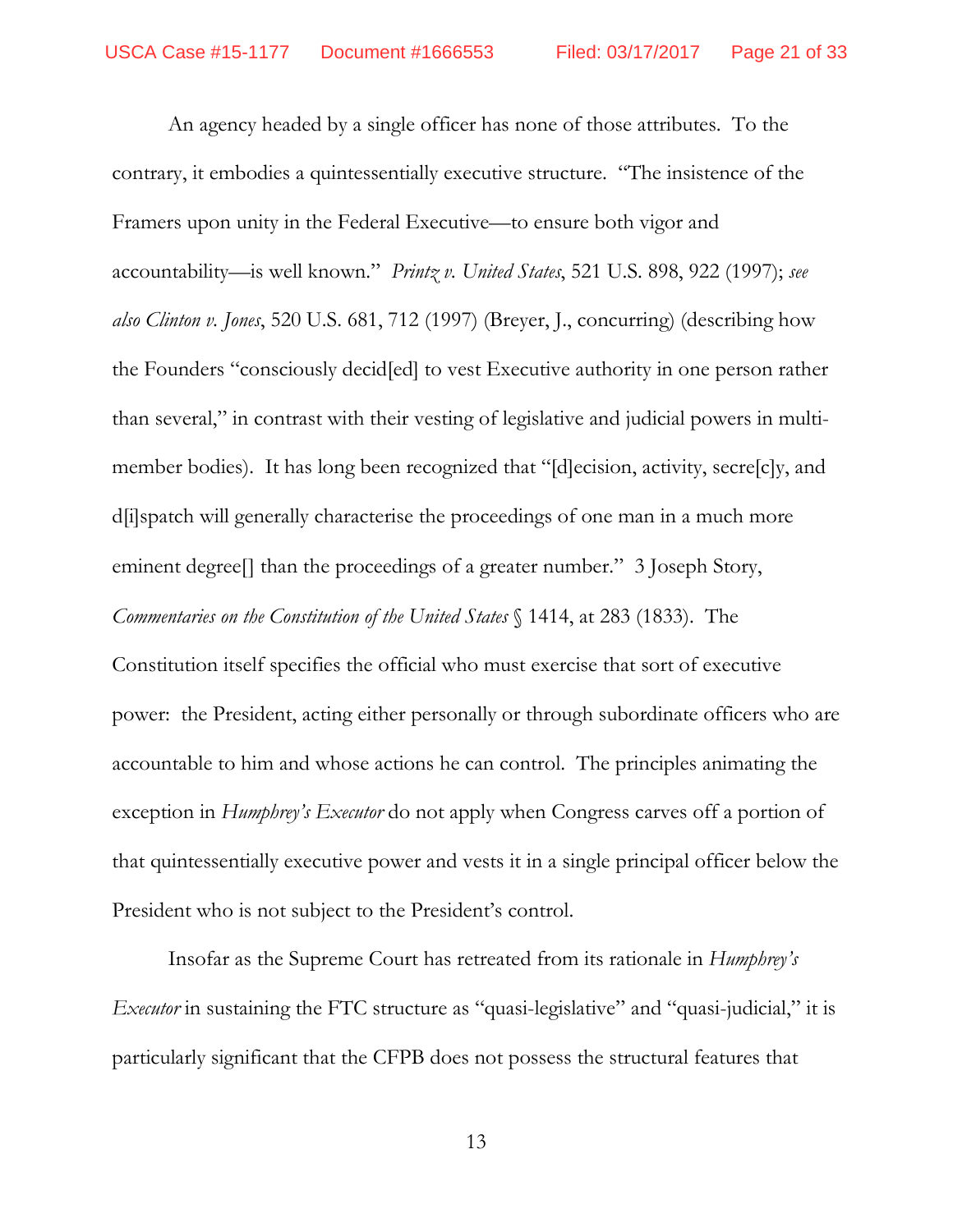characterized the FTC. As the Court acknowledged in *Morrison*, "it is hard to dispute that the powers of the FTC at the time of *Humphrey's Executor* would at the present time be considered 'executive,' at least to some degree." *Morrison*, 487 U.S. at 689 n.28. Consequently, it is imperative that an executive agency still seeking to be characterized as "quasi-legislative" or "quasi-judicial" under *Humphrey's Executor* at least have a multi-member structure, with its attributes of a deliberative body designed to have accumulated and collective insights and expertise as well as inherent institutional continuity. Indeed, given "[t]he difficulty of defining such categories of 'executive' or 'quasi-legislative' officials," *Morrison*, 487 U.S. at 689 n.28, extending the "limited" *Humphrey's Executor* exception for multi-member commissions to single agency heads could threaten to swallow the "general" rule of *Myers* and Article II. *See Free Enterprise Fund*, 561 U.S. at 495, 513.[3](#page-21-0)

**2.** Moreover, a single-headed independent agency creates concerns regarding the dispersion of executive power that are greater than those created by a multimember independent commission. Although the President's removal authority is identical in the two cases, a single-headed independent agency presents a greater risk

<span id="page-21-0"></span><sup>&</sup>lt;sup>3</sup> Although *Morrison* upheld a "good cause" removal restriction for an independent counsel who was a "purely executive" official, the Court reasoned that the President's duty to faithfully execute the laws was not impermissibly impaired because the prosecutor was "an inferior officer … with limited jurisdiction and tenure and lacking policymaking or significant administrative authority." *Morrison*, 487 U.S. at 689-91. That holding obviously does not apply to any principal officer who heads an executive agency, especially the CFPB Director.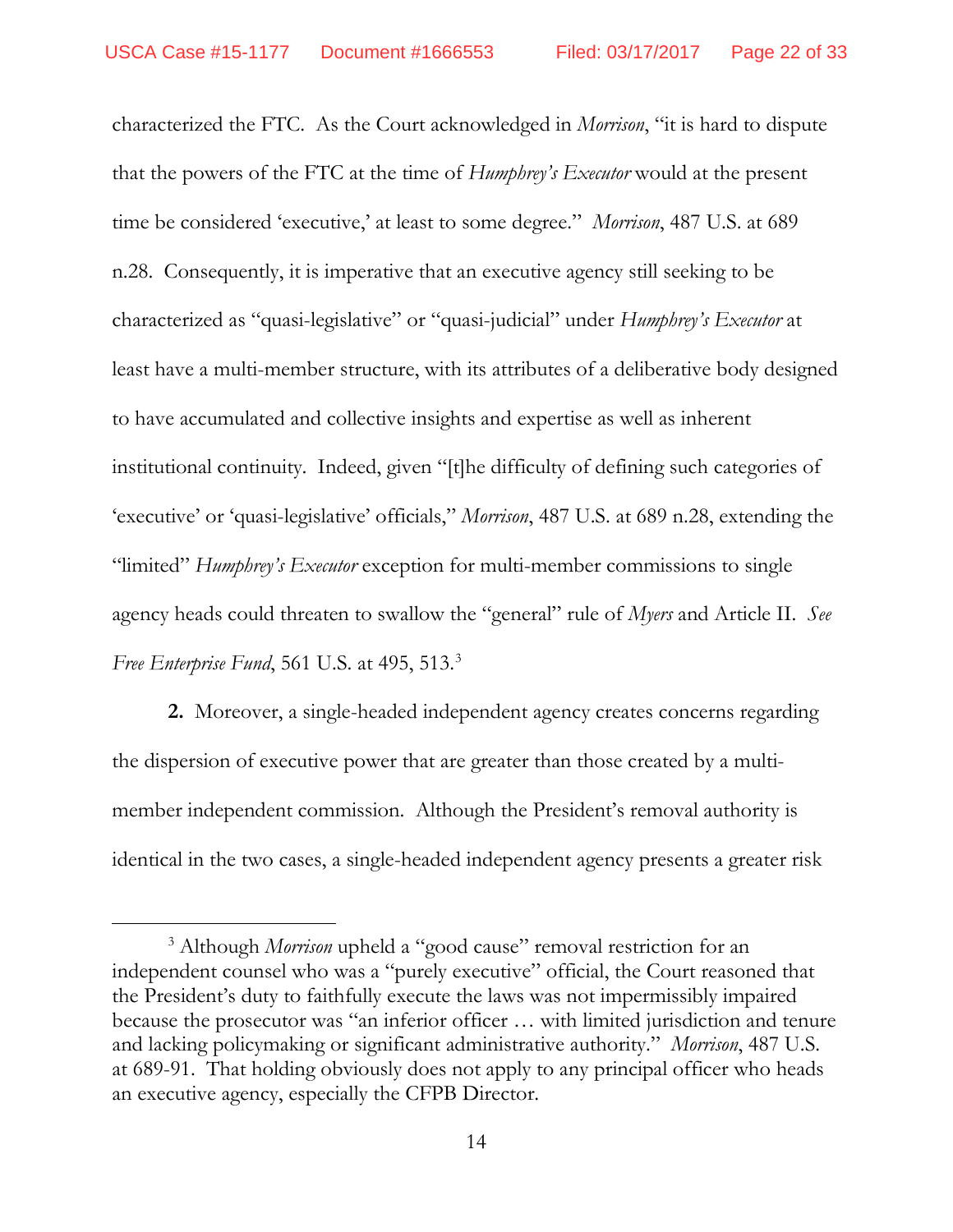than a multi-member independent commission of taking actions or adopting policies inconsistent with the President's executive policy. That is so for two related reasons.

*First*, whereas a multi-headed commission generally must engage in at least some degree of deliberation and collaboration, which tend toward compromise, a single Director can decisively implement his own views and exercise discretion without these structural constraints. *See* Op. 46. It is for such reasons that the Framers adopted a strong, unitary Executive—headed by the President—rather than a weak, divided one. Vesting such power in a single person not answerable to the President constitutes a stark departure from that framework.

*Second*, the difference in decision-making is reinforced by the difference in the timing and composition of appointments to the two types of agencies. For a multiheaded commission with staggered terms, the President is generally assured to have an opportunity to appoint at least some of its members, and the bipartisan-membership requirement that is common for such commissions further increases the likelihood that at least some of the holdover members share the President's views. *See* Op. 58. By contrast, where a single Director has a term greater than four years (as is true for the CFPB), a President may never get to appoint the Director. *See id.* An agency where a President lacks control over both back-end removal and front-end appointment represents a further departure from the constitutional design.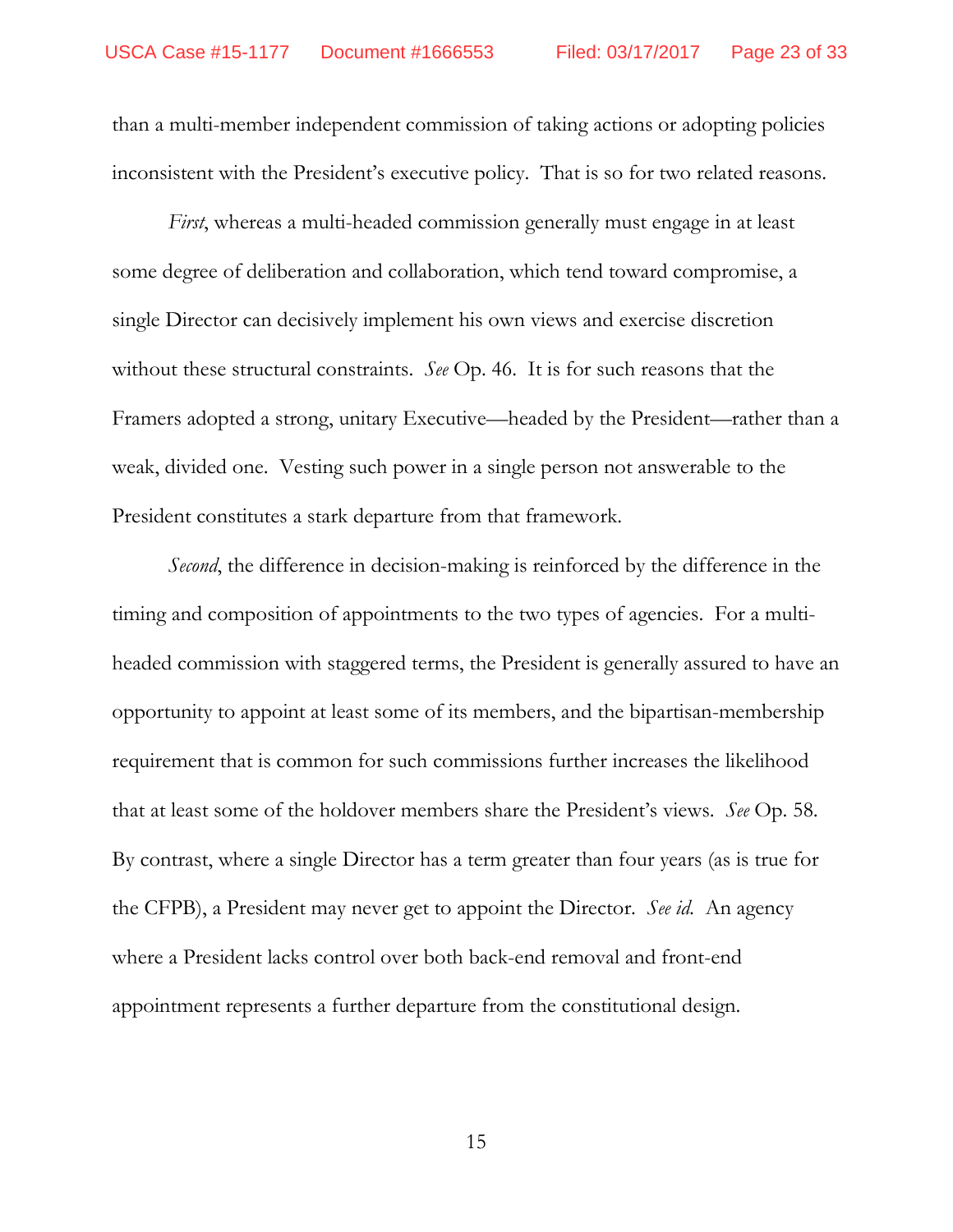To be sure, the frequency with which the threat of extreme departures from the President's executive policy materializes will depend on the particular circumstances, but the "added" risk of such departures "makes a difference." *See Free Enterprise Fund*, 561 U.S. at 495. Whereas the interference with executive power was mitigated in *Morrison* by the independent counsel's limited authority, and mitigated in *Humphrey's Executor* by the FTC's multi-member nature, the CFPB's interference with executive power is exacerbated by both its single-headed nature and its wide-ranging policy making and enforcement authority over private conduct.

**3.** Furthermore, unlike multi-member independent commissions, singleheaded independent agencies are a relatively novel innovation. In the separation-ofpowers context, "the lack of historical precedent" for a new structure is "[p]erhaps the most telling indication of [a] severe constitutional problem." *Free Enterprise Fund*, 561 U.S. at 505; *see also NLRB v. Noel Canning*, 134 S. Ct. 2550, 2559 (2014) ("'[L]ong settled and established practice is a consideration of great weight in a proper interpretation of constitutional provisions' regulating the relationship between Congress and the President." (quoting *The Pocket Veto Case*, 279 U.S. 655, 689 (1929))). In *Free Enterprise Fund*, for instance, because "historical practice had settled on one level of for-cause removal for a President to remove the head of an independent agency," Op. 42, the Court declined to extend *Humphrey's Executor* to a "novel structure": two layers of for-cause removal. *Free Enterprise Fund*, 561 U.S. at 496. The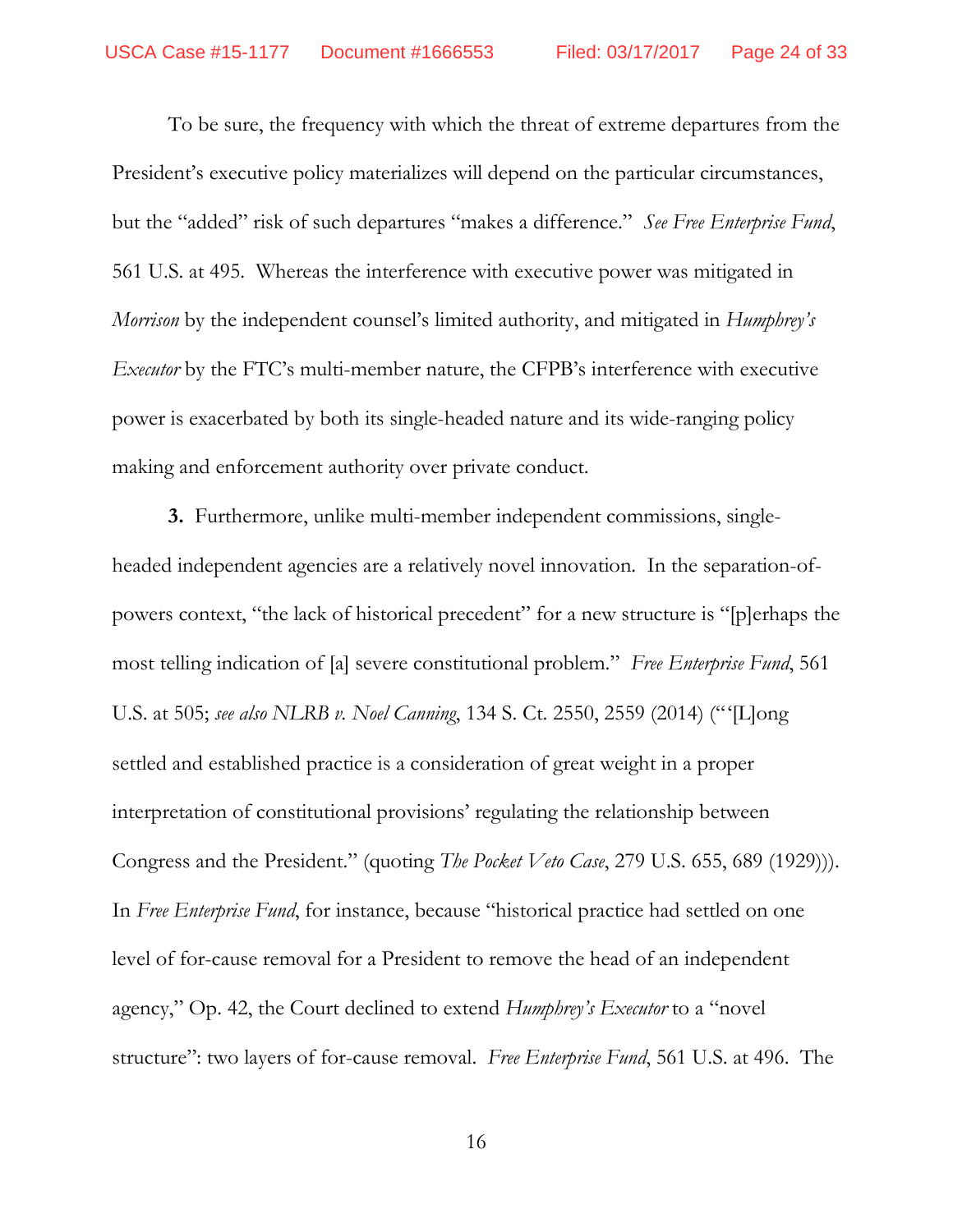Supreme Court has thus been reluctant to expand *Humphrey's Executor* to "new situation[s] not yet encountered by the Court." *Id.* at 483.

Here, as the panel explained, until relatively recently all independent agencies have been structured as multi-member commissions. Op. 27-35. Congress has created agencies with a single head subject to for-cause removal on only three other occasions.

*First*, in 1978, Congress established the Office of Special Counsel as an entity with a single head subject to removal only for cause. Op. 31. Among other functions, the Office of Special Counsel can seek corrective action through the Merit Systems Protection Board for violations of federal civil service personnel principles. The Office of Legal Counsel opposed the for-cause removal provision, Mem. Op. for the Gen. Counsel, Civil Serv. Comm'n, 2 Op. O.L.C. 120 (1978), and President Reagan vetoed subsequent legislation regarding the Office of Special Counsel, citing "serious constitutional concerns" about the agency's independent status. *See*  Memorandum of Disapproval on a Bill Concerning Whistleblower Protection, 2 Pub. Papers 1391, 1392 (Oct. 26, 1988). As the panel noted, moreover, the Office's "narrow jurisdiction" over "government employers and employees" provides no historical support for creating a very different single-headed independent agency exercising general regulatory and enforcement power over private parties operating in a large sector of the economy, such as the CFPB. Op. 31-32.

17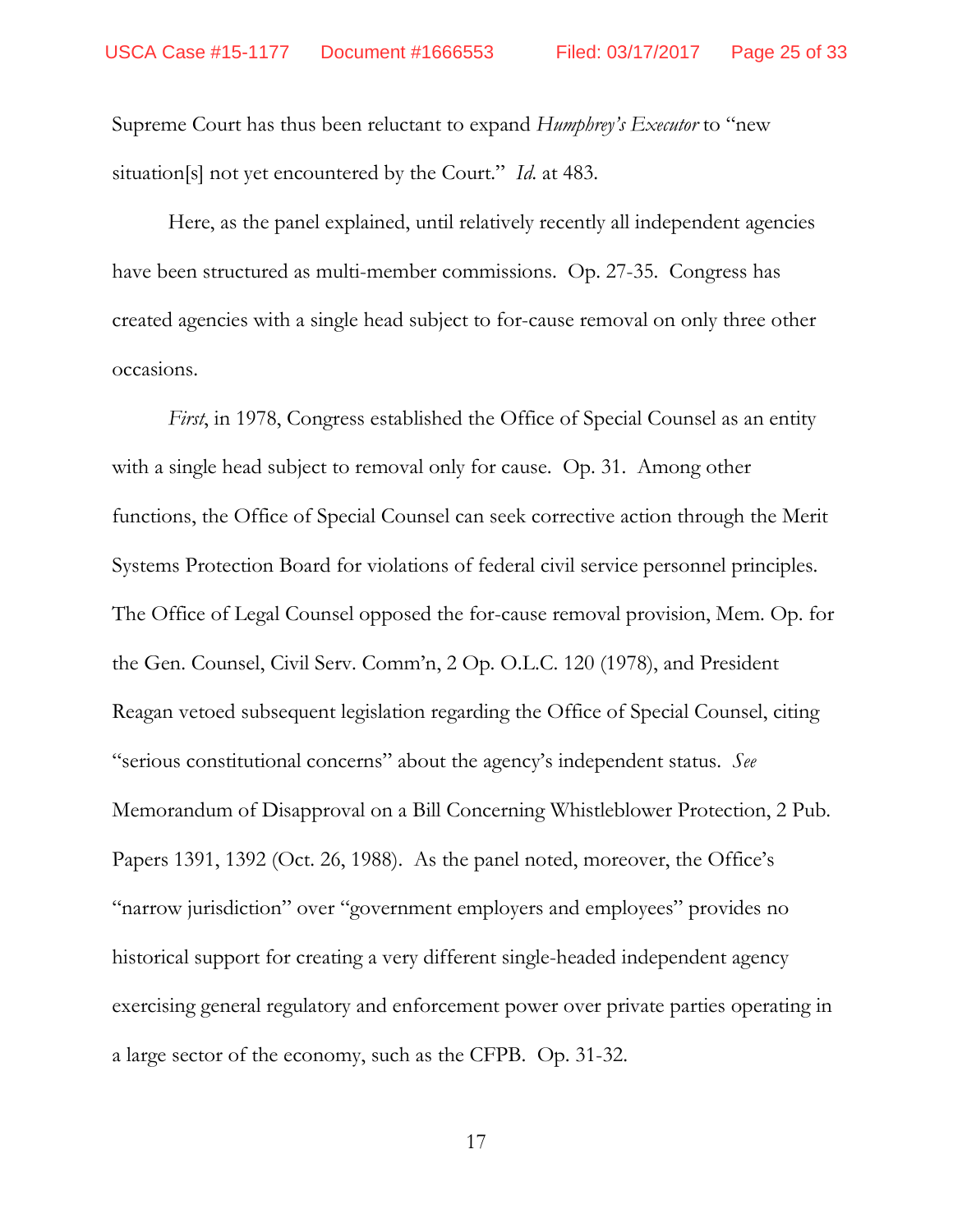*Second*, in 1994, Congress made the Social Security Administration a separate agency headed by a single Commissioner appointed for a term of six years and removable only for cause. Op. 30; *see also* 42 U.S.C. § 902(a). When appraising the bill, President Clinton issued a signing statement noting that "in the opinion of the Department of Justice, the provision that the President can remove the single Commissioner only for neglect of duty or malfeasance in office raises a significant constitutional question." Statement on Signing the Social Security Independence and Program Improvements Act of 1994, 2 Pub. Papers 1471, 1472 (Aug. 15, 1994). Moreover, as the panel recognized, the Social Security Administration overwhelmingly engages in "supervision of the adjudication of private claims for benefits," not in bringing enforcement actions against private citizens, which makes it an inapposite precedent for the CFPB. Op. 30-31.

*Third*, the Federal Housing Finance Agency (FHFA), which Congress created during the 2008 financial crisis to oversee Fannie Mae and Freddie Mac, is also headed by a single Director subject to removal only for cause. Op. 33. We are not aware of any Executive Branch comment on its single-director structure at the time of enactment of that emergency legislation. In any event, the FHFA is a safety and soundness regulator for specified government-sponsored enterprises, namely Fannie Mae and Freddie Mac—for which the agency has acted as conservator since its inception—as well as federal home loan banks. *Compare* 12 U.S.C. § 4502(20)

18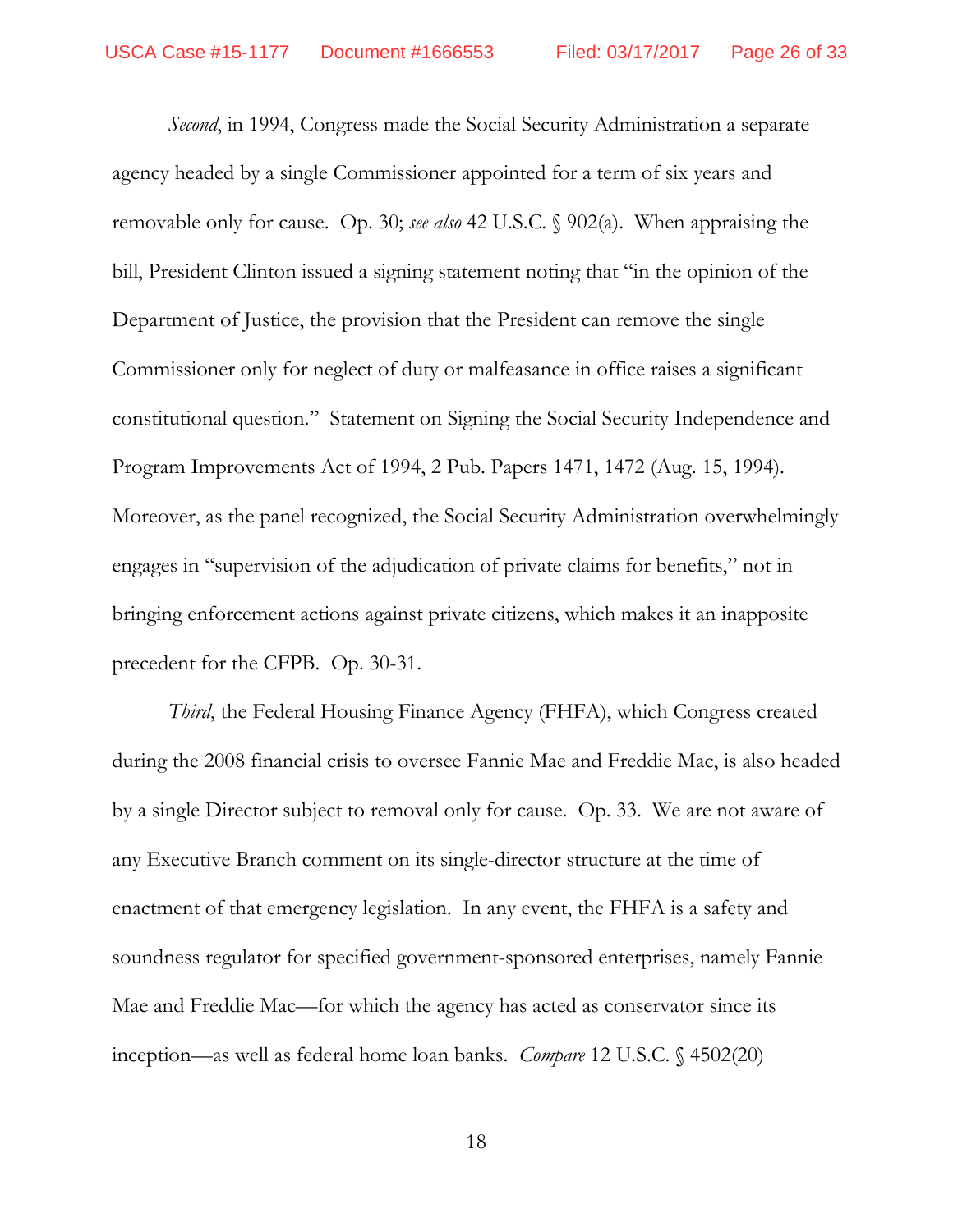(defining "regulated entit[ies]" within jurisdiction of FHFA), *with id.* § 5481(6) (defining "covered person" regulated by the CFPB as "any person that engages in offering or providing a consumer financial product or service").[4](#page-26-1)

Thus, to date, the Supreme Court has sanctioned a limitation on the power to remove principal officers of the United States only for members of multi-member bodies. Neither history nor precedent suggests that *Humphrey's Executor* should be extended to the CFPB.

In sum, a removal restriction for the Director of the CFPB is an unwarranted limitation on the President's executive power. This Court should not extend the exception established by the Supreme Court in *Humphrey's Executor* to undermine the general constitutional rule that the President may remove principal officers at will.

## <span id="page-26-0"></span>**II. The Panel Correctly Concluded That The For-Cause Removal Provision Is Severable From The Remainder Of The CFPB Statutory Scheme**

The panel correctly concluded (Op. 65-69) that the proper remedy for the constitutional violation is to sever the provision limiting the President's authority to remove the CFPB's Director, not to declare the entire agency and its operations unconstitutional.

<span id="page-26-1"></span><sup>&</sup>lt;sup>4</sup> The panel in this case appropriately did not address the application of its ruling to other agencies not before the Court.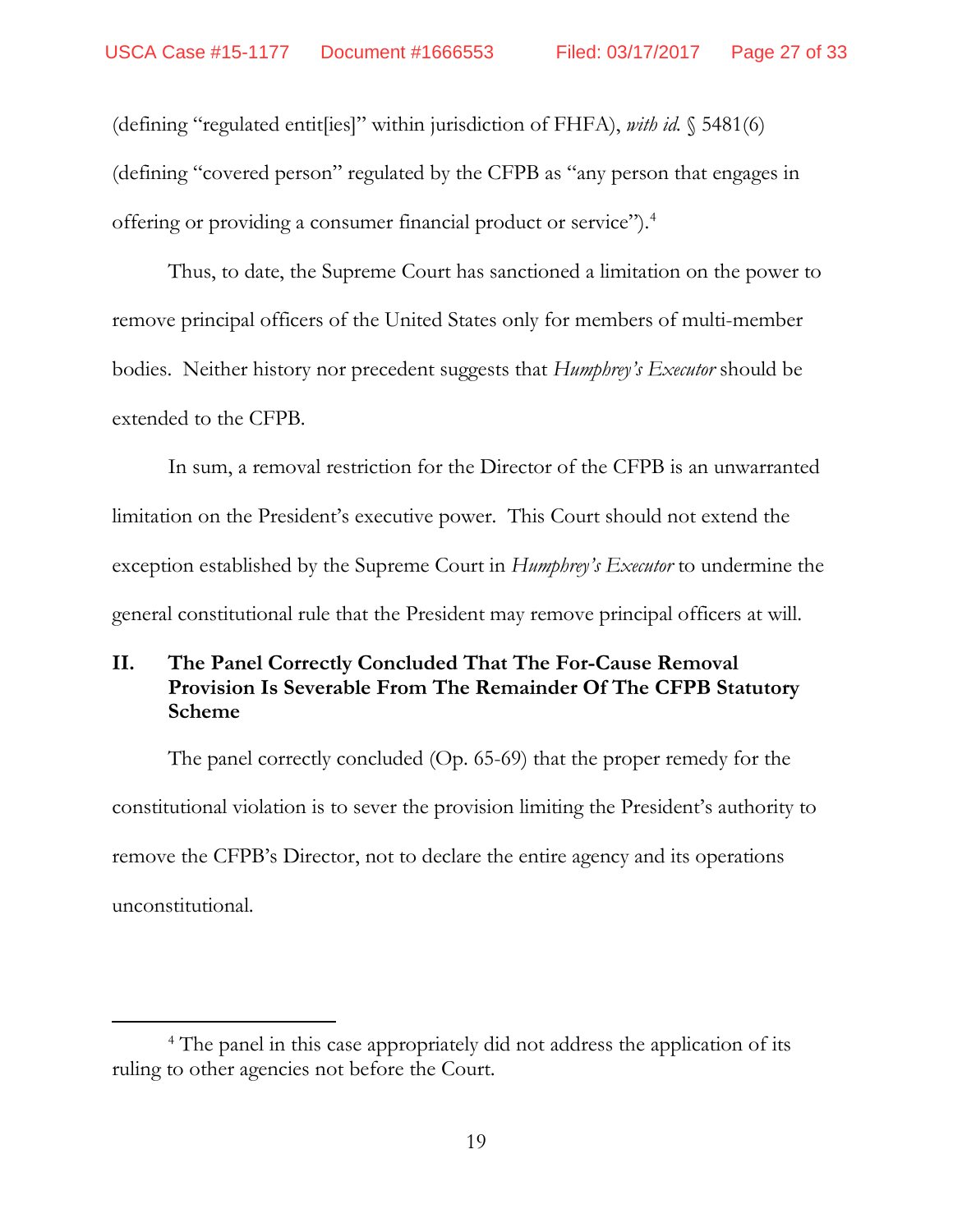This conclusion follows directly from the Supreme Court's decision in *Free Enterprise Fund*, which applied the familiar principle that, when "'confronting a constitutional flaw in a statute,'" courts generally "'try to limit the solution to the problem,' severing any 'problematic portions while leaving the remainder intact.'" *Free Enterprise Fund*, 561 U.S. at 508 (quoting *Ayotte v. Planned Parenthood of N. New England*, 546 U.S. 320, 328-29 (2006)). Even though Congress had not enacted a severability clause, the Court there held unconstitutional only the removal restrictions pertaining to members of the Public Company Accounting Oversight Board, and went on to hold that the proper remedy was to invalidate the removal restrictions, leaving the board members removable at will. *Id.* at 509. The Court reasoned that the Sarbanes-Oxley Act would "remain<sup>[]</sup> fully operative as a law with these tenure restrictions excised," and that no evidence suggested that Congress "would have preferred no Board at all to a Board whose members are removable at will." *Id.* (quotation marks omitted).

Similarly, in *Intercollegiate Broadcasting System, Inc. v. Copyright Royalty Board*, 684 F.3d 1332 (D.C. Cir. 2012), this Court held that copyright royalty judges, who are charged with setting royalty rates for digital transmissions of recorded music, were principal officers who had not been appointed by the President and confirmed by the Senate. The Court held that the proper remedy was to invalidate only a provision that limited the Librarian of Congress's ability to remove the judges. *Id.* at 1340-41. The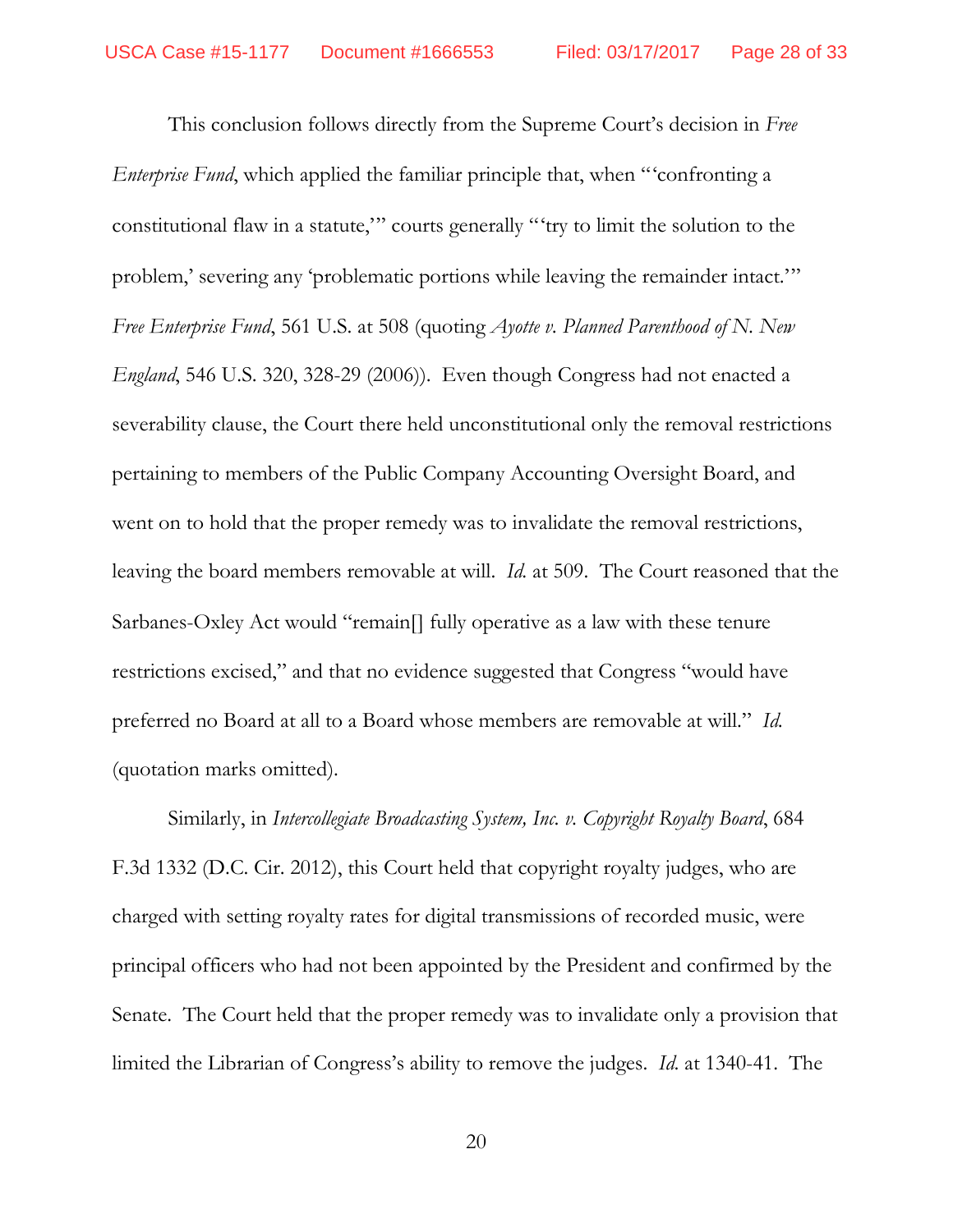Court concluded that this remedy "eliminates the Appointments Clause violation and minimizes any collateral damage." *Id.* at 1340.

Here, as in those cases, severing the removal restriction is the proper remedy. Absent the for-cause removal provision, the Dodd-Frank Act and its CFPB-related provisions will remain "fully operative." *Free Enterprise Fund*, 561 U.S. at 509. And, as in *Free Enterprise Fund,* there is no evidence that Congress would have preferred no Bureau at all to a Bureau whose Director was removable at will. *See id.* Citing one legislator's statement that Congress sought to create a "completely independent" agency, PHH Br. 30, PHH speculates that Congress would have preferred to have no agency at all in the absence of a for-cause removal provision. But Congress never expressed this sentiment, and the Dodd-Frank Act's severability clause underscores that Congress would not have intended this result. 12 U.S.C. § 5302; *see Alaska Airlines, Inc. v. Brock*, 480 U.S. 678, 686 (1987) (noting that severability clause "creates a presumption that Congress did not intend the validity of the statute in question to depend on the validity of the constitutionally offensive provision," and "unless there is strong evidence that Congress intended otherwise, the objectionable provision can be excised from the remainder of the statute"). While it may be possible to conceive of other ways to remedy the constitutional violation, "[s]uch editorial freedom . . . belongs to the Legislature, not the Judiciary." *Free Enterprise Fund*, 561 U.S. at 510.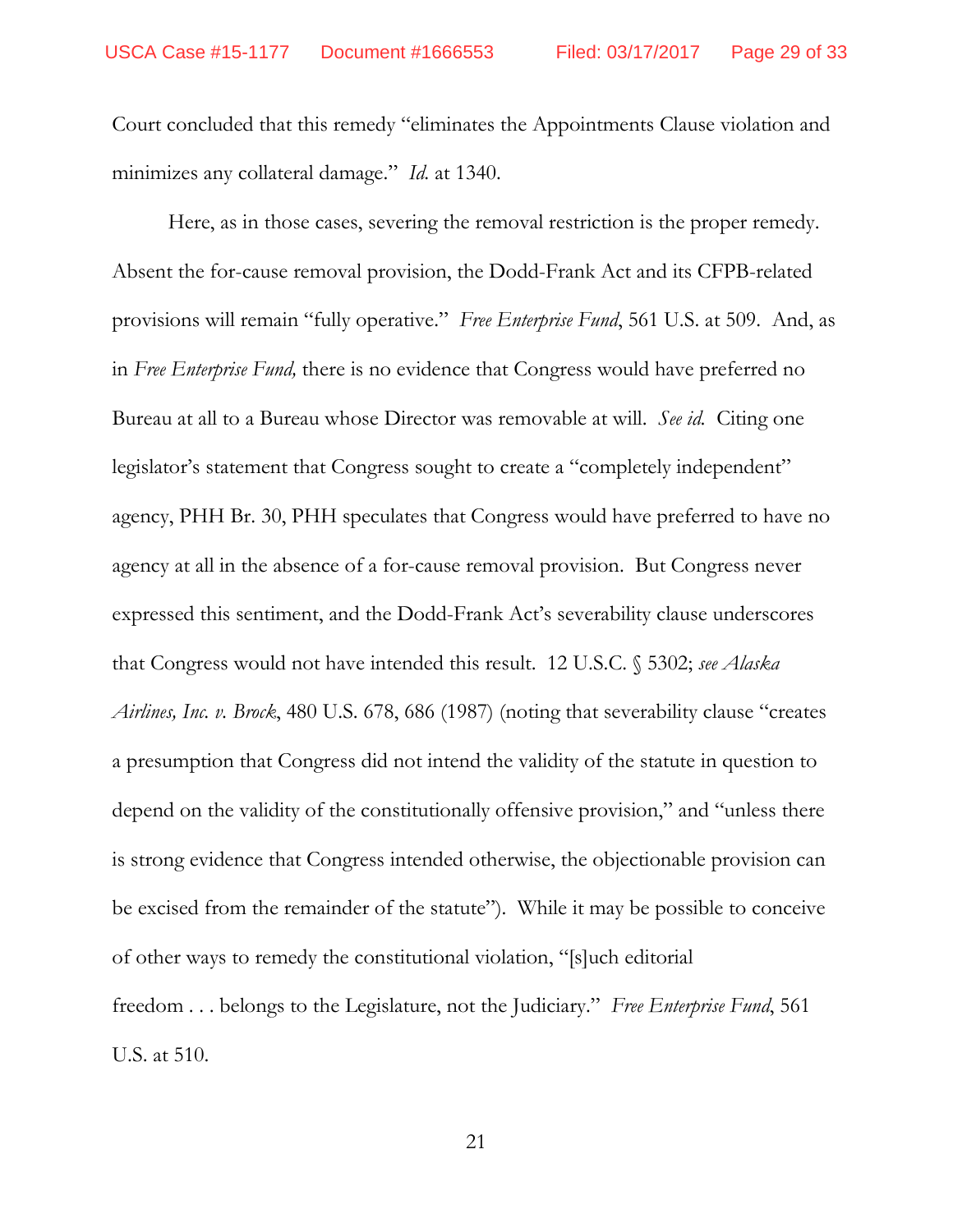## <span id="page-29-0"></span>**III. The Court Has Discretion To Reach The Constitutionality Of The Bureau's For-Cause Removal Provision, And May Appropriately Do So Here**

We previously noted (U.S. Resp. Br. 12-14) that this Court may avoid deciding the separation-of-powers question in light of the panel's ruling on the statutory issues, which were the focus of the panel-stage briefing. The United States takes no position on the statutory issues in this case, but in the event that the ultimate resolution of those issues results in vacatur of the CFPB's order, it is within this Court's discretion to avoid ruling on the constitutional question. *See Northwest Austin Mun. Util. Dist. No. One v. Holder*, 557 U.S. 193, 205 (2009); *see also* Op. of Henderson, J., at 8. That said, as the case has now been set for plenary briefing and en banc argument on the separation-of-powers question, and as that question is likely to recur in pending and future cases, it would be appropriate for the Court to provide needed clarity by exercising its discretion to resolve the separation-of-powers issue now.

### <span id="page-29-1"></span>**IV. The Court's Decision In** Lucia **Should Not Affect The Disposition Of This Case**

This Court has granted rehearing en banc in *Lucia v. SEC,* 832 F.3d 277 (D.C. Cir. 2016), to consider whether administrative law judges of the Securities and Exchange Commission are officers of the United States within the meaning of the Appointments Clause. If the Court concludes that these administrative law judges are not officers, its holding will not affect the Court's treatment of the other issues in this case. If the Court reaches a different conclusion in *Lucia*, its decision need not bear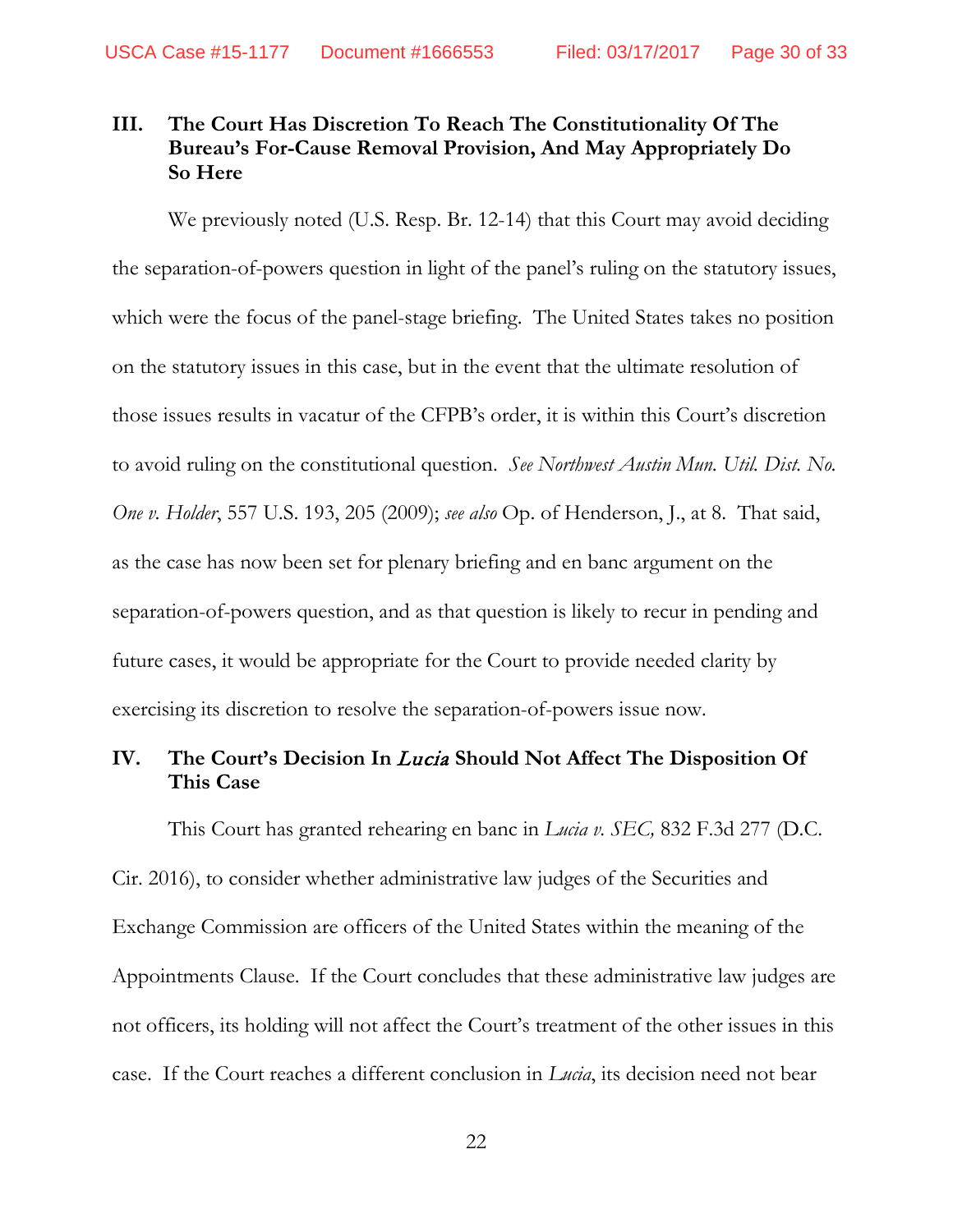on the proper disposition of this case. In addition to deciding the separation-ofpowers question, the panel vacated the CFPB's order on due process and statutory grounds; a conclusion that the administrative law judge who heard PHH's case was unconstitutionally appointed could only provide an additional, independent ground for vacatur. If the CFPB pursues sanctions against PHH in new proceedings on remand, such proceedings will, of course, need to be consistent with the outcome in *Lucia*. That prospect should not affect this Court's determination whether to reach the separation-of-powers question at this time.

#### **CONCLUSION**

<span id="page-30-0"></span>For the foregoing reasons, the for-cause removal provision should be invalidated and severed from the remainder of the Dodd-Frank Act.

Respectfully submitted,

CHAD A. READLER *Acting Assistant Attorney General*

DOUGLAS N. LETTER MARK B. STERN

*s/ Daniel Tenny*

DANIEL TENNY TARA S. MORRISSEY  *Attorneys, Appellate Staff Civil Division, Room 7215 U.S. Department of Justice 950 Pennsylvania Ave., N.W. Washington, D.C. 20530 (202) 514-1838*

MARCH 2017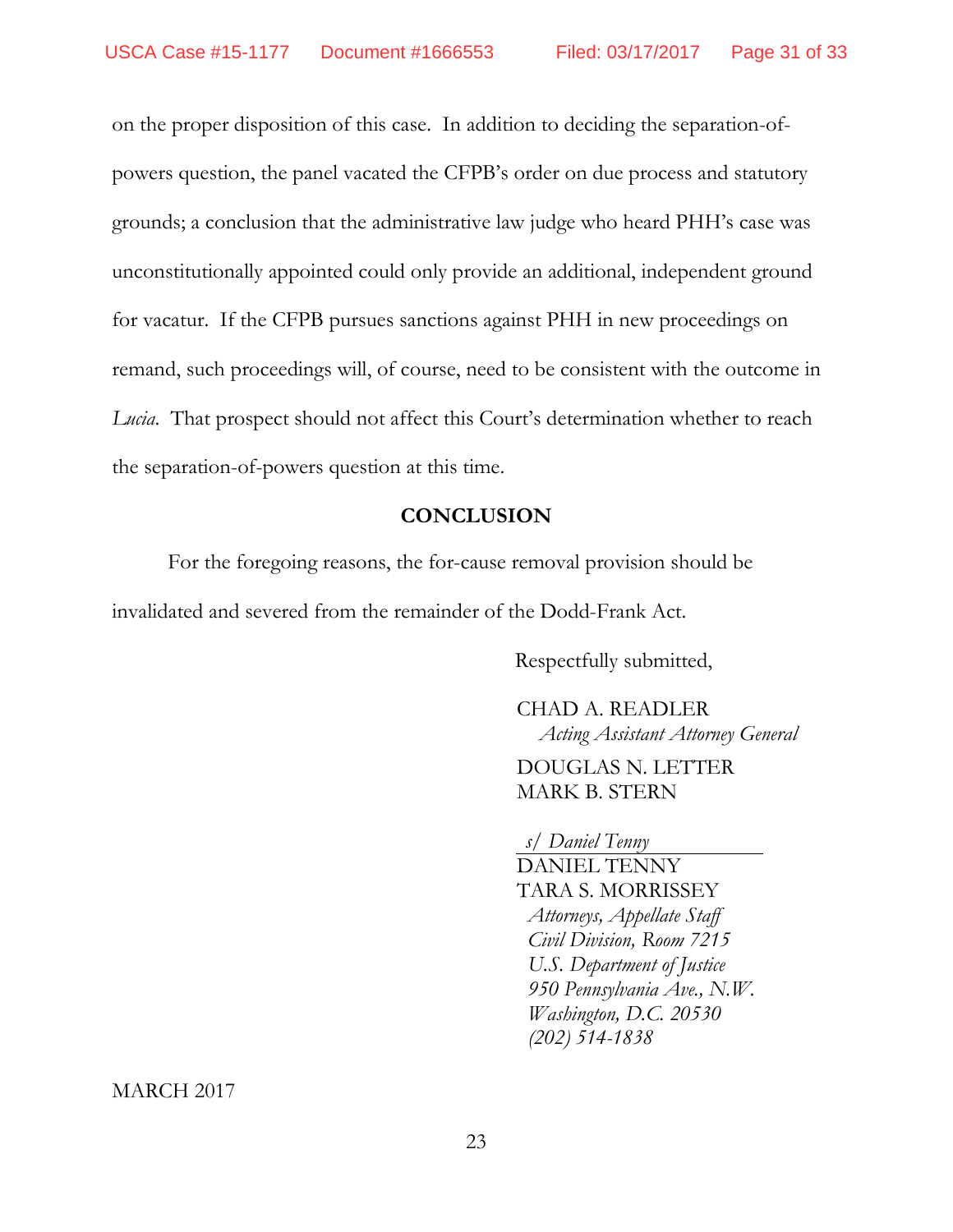## **CERTIFICATE OF COMPLIANCE**

I hereby certify that this brief satisfies the type-volume requirements of Rule

29(a)(5). This brief contains 5,410 words.

*s/ Daniel Tenny* Daniel Tenny